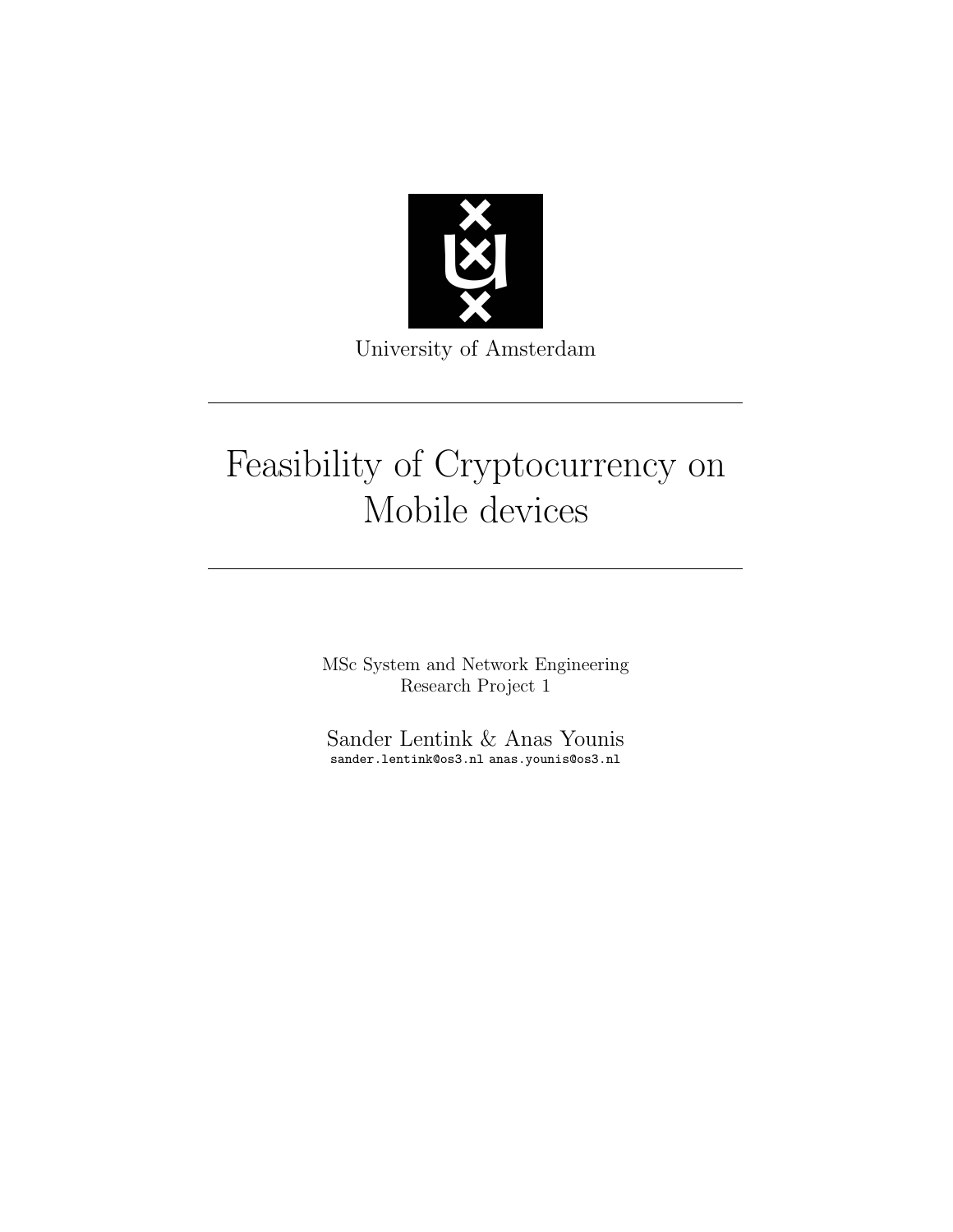#### Abstract

This research focuses on the use of cryptocurrencies on mobile devices, which is a subset of possible applications of a distributed ledger. This paper gives an overview of consensus mechanisms available when designing a practical cryptocurrency for mobile devices. The focus is on permissionless designs to reach consensus and keep in sync with the distributed ledger.

For this we looked into chain linking, SPV (Simple Payment Verification), SCP (Stellar Consensus Protocol), Skipchains and the tangle. The first three are consensus mechanisms for blockchain ledgers and the last is a consensus mechanism designed with a DAG (Directed Acyclic Graph) ledger. These consensus mechanisms were explored as options since they enable faster transaction times than traditional payment processes, which take around 30 seconds [\[1\]](#page-24-0). Besides the transaction time, we look at techniques that allow a device to determine the balance of a wallet. These synchronization techniques are dependent on the consensus mechanisms.

We conclude that acceptable transaction times and efficient usage of a mobile device's power resource can be achieved with the researched techniques. Future work notes that this is a non-exhaustive list and mentions other requirements for mobile cryptocurrencies, such as privacy.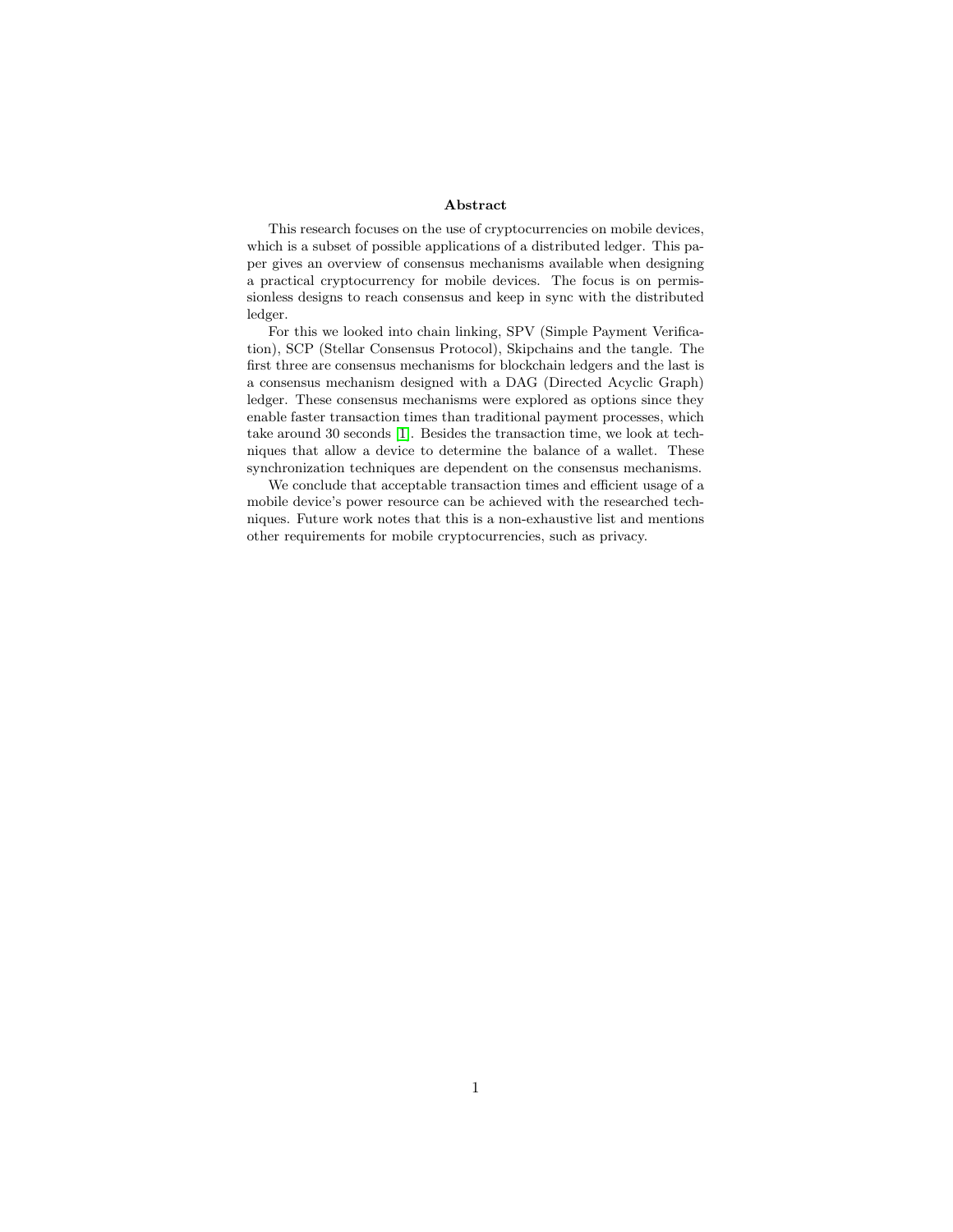## Contents

| $\mathbf{1}$ |                           | Introduction                                                                      | 3  |  |  |  |  |  |
|--------------|---------------------------|-----------------------------------------------------------------------------------|----|--|--|--|--|--|
| $\bf{2}$     | Related work              |                                                                                   |    |  |  |  |  |  |
| 3            | Research question         |                                                                                   |    |  |  |  |  |  |
| 4            | Cryptocurrency attributes |                                                                                   |    |  |  |  |  |  |
| 5            |                           | <b>Techniques</b>                                                                 | 6  |  |  |  |  |  |
|              | 5.1                       |                                                                                   | 7  |  |  |  |  |  |
|              | 5.2                       |                                                                                   | 8  |  |  |  |  |  |
|              | 5.3                       | Stellar Consensus Protocol                                                        | 9  |  |  |  |  |  |
|              |                           | Syncing and consensus $\ldots \ldots \ldots \ldots \ldots \ldots \ldots$<br>5.3.1 | 9  |  |  |  |  |  |
|              |                           | 5.3.2                                                                             | 10 |  |  |  |  |  |
|              |                           | 5.3.3                                                                             | 10 |  |  |  |  |  |
|              | 5.4                       | Skipchains                                                                        | 12 |  |  |  |  |  |
|              |                           | 5.4.1                                                                             | 13 |  |  |  |  |  |
|              |                           | 5.4.2                                                                             | 14 |  |  |  |  |  |
|              | $5.5^{\circ}$             |                                                                                   | 15 |  |  |  |  |  |
|              |                           | 5.5.1                                                                             | 15 |  |  |  |  |  |
|              |                           | 5.5.2                                                                             | 17 |  |  |  |  |  |
|              |                           | 5.5.3                                                                             | 20 |  |  |  |  |  |
| 6            |                           | Conclusion                                                                        | 20 |  |  |  |  |  |
| 7            |                           | Discussion and future work                                                        | 21 |  |  |  |  |  |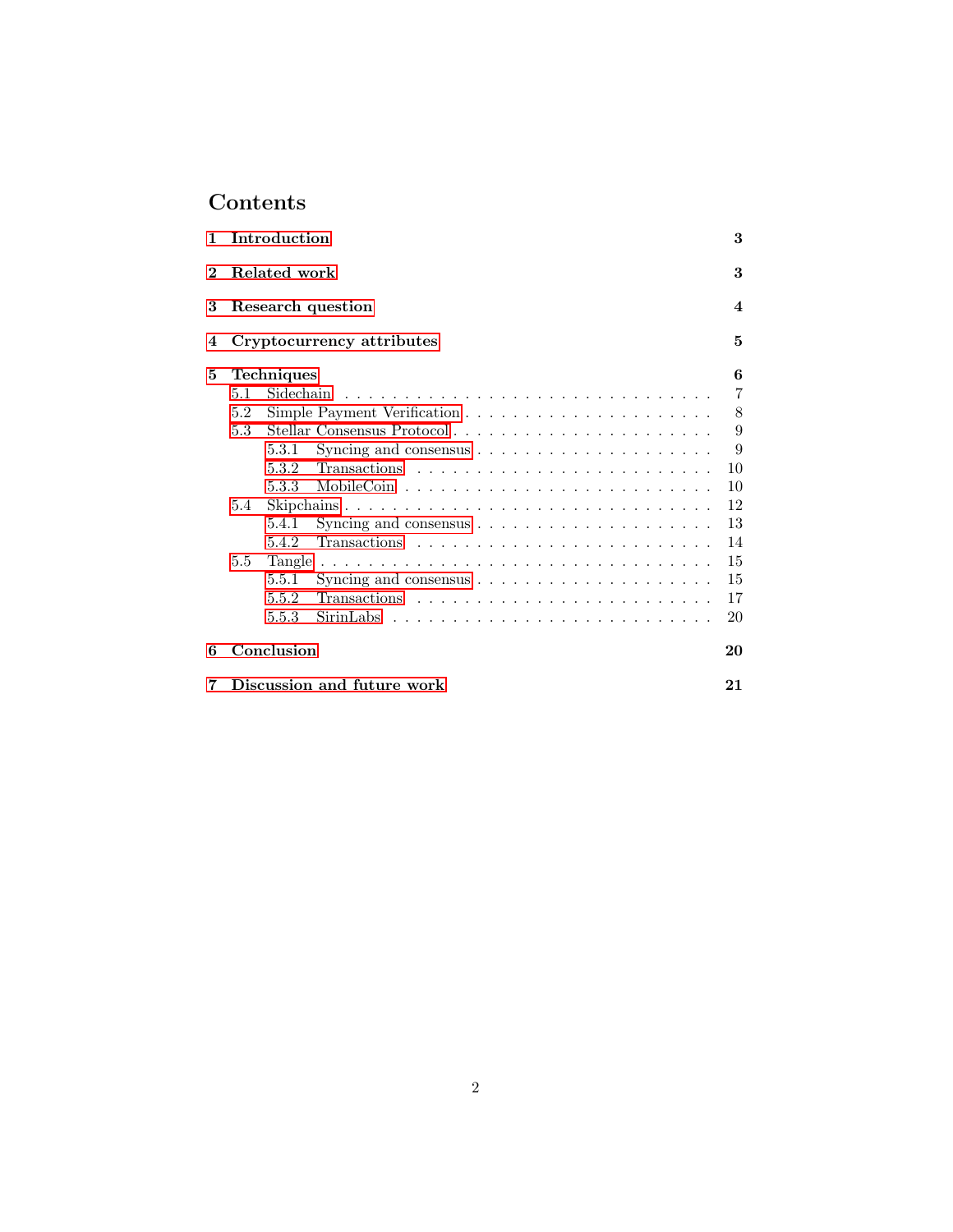## <span id="page-3-0"></span>1 Introduction

Blockchain technology has enabled permissionless (public) digital currencies as an alternative to permissioned (private) digital fiat currencies. One of the shared principles of permissionless blockchains is the limited processing speed of transactions and the need to be synchronized with the blockchain to verify account balance. The requirement to be synchronized with the blockchain requires a node to be constantly connected to the internet, which is not feasible for mobile devices. This currently prevents blockchain technology to be effective on mobile devices, somewhat limiting its use. Cryptocurrencies are governed through algorithms, which prevent manual reconciliation, resulting in faster and cheaper transaction settlements [\[2\]](#page-24-1).

In this paper we will explore techniques that enable the practical use of cryptocurrencies on mobile devices. We look at the consensus mechanisms that allow for prompt transactions speeds and ways to get an offline wallet in sync again. The goal of this research is to provide a literary overview of the different aspects of making blockchain technology practical on mobile.

## <span id="page-3-1"></span>2 Related work

Previous research looked into aspects that contribute to making blockchain technology practical on mobile devices. Sirinlabs has looked into relevant security aspects, which they state that the current generation of smart devices compromises on user security. The main focus nowadays is for the most part on user experience, at a huge cost in fraud and cybercrime.

To address the relevant security aspects, Sirinlabs has developed a device called a "FINNEY" device. These are the first cyber-protected, blockchainenabled mobile phone devices and personal computers [\[3\]](#page-24-2). Sirinlabs states that all FINNEY devices will form an independent blockchain network. The network operates without centralized backbones or mining centers which clutter up the transaction process.

Nikitin et al. wrote a research paper about Chainiac. Chainiac introduces SkipChains, a cryptographically-traversable, offline- and peer-to-peer-verifiable blockchain structure, which can be used for blockchain technology. In addition to back links, which are cryptographic hashes of past blocks that are already standard in blockchains [\[4\]](#page-24-3), Chainiac introduces collectively-signed forward links. They are cryptographic signatures of future blocks, which are added retroactively when the target block appears. With these links, any party can securely "catch up" on a Chainiac blockchain via peer-to-peer communication with any party who is more up-to-date. A prerequisite hereby is that the party, who is more up-to-date has actually stored and can forward all the intervening block headers and forward links.

When creating a new block with Chainiac, that block does not just include one hash link to the immediately prior block, but also additional hash links to that point further back in time. By taking this approach, any party can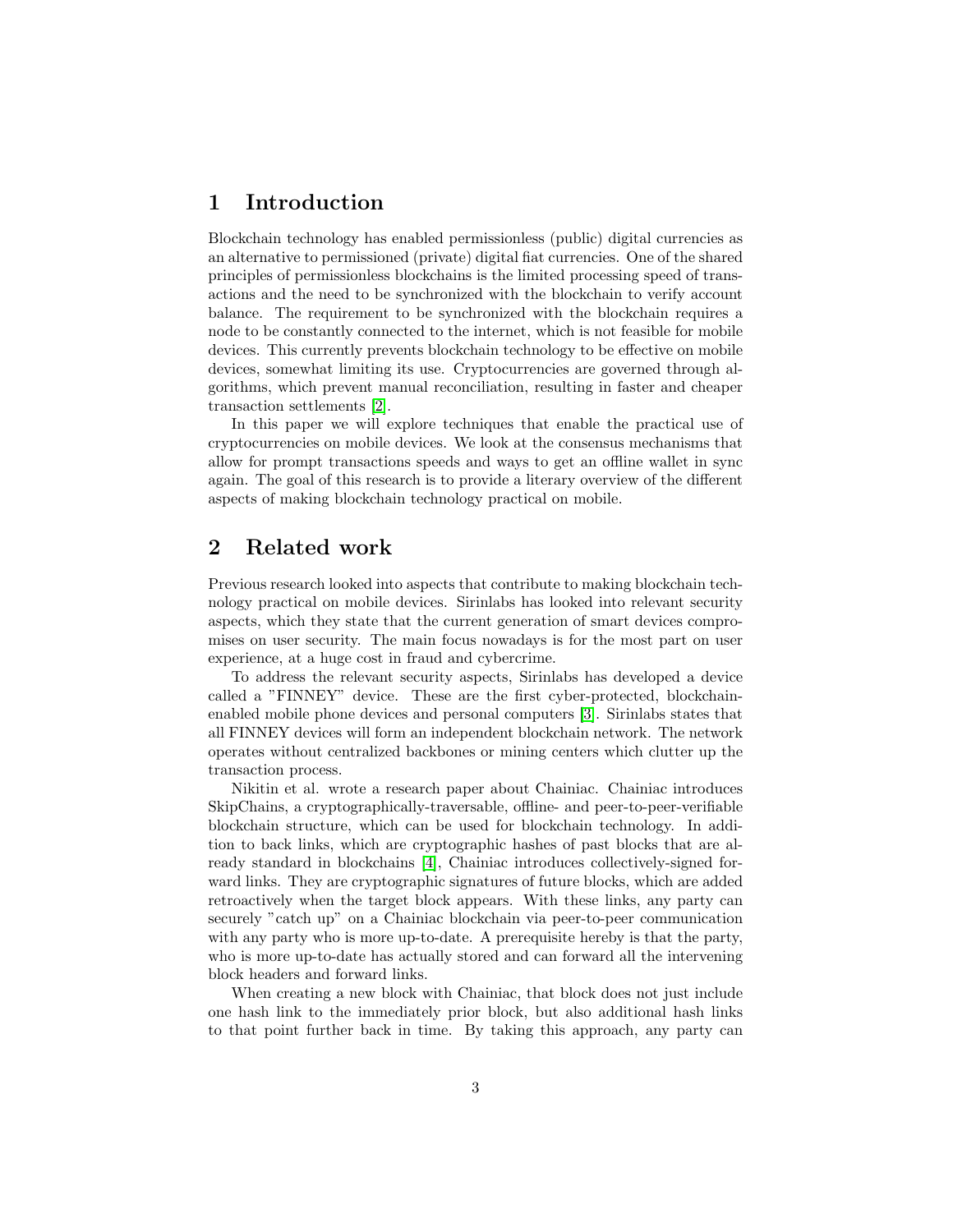find, or prove the integrity of, an old transaction anywhere prior to the history of its blockchain with a small (logarithmic) number of hash-link steps. This long-distance back-link refinement is not new or unique to Chainiac as other blockchain and hash-chain designs have already incorporated this idea for backward links.

The new and unique aspect of Chainiac is to provide the long-distance forward links as well via collective signatures. When adapting both long-distance forward and backward links, a SkipChain becomes cryptographically traversable in both directions. This enables one party to efficiently prove the correctness of a transaction anywhere in time while taking the reference point of the other party. This is achieved in a logarithmic number of steps, regardless of which party has a more up-to-date view of the blockchain.

With current public blockchains such as Bitcoin and Ethereum, verifying that a transaction is part of the blockchain requires a device to;

- be online with a working connection to the Internet,
- keep connection with multiple "full nodes" on the overlay network of the blockchain,
- regularly synchronize with the blockchain.

With SkipChains, a mobile device can securely catch up when it comes online [\[5,](#page-24-4) [6\]](#page-24-5).

Suankaewmane et al. conducted a performance analysis and application of mobile blockchain. They state that mobile security has become more and more important due to the boom of mobile commerce (m-commerce) and that blockchain has been introduced as an effective security solution in many applications in practice. The absence of blockchain technology in m-commerce is due to the requirement of standard computing units for mining. They introduce a new m-commerce application using blockchain technology named MobiChain. MobiChain is used to secure transactions in the m-commerce and can be executed efficiently on mobile devices using their proposed Android core module. Their performance results show that blockchain is an efficient security solution for m-commerce [\[7\]](#page-24-6).

Satoshi Nakamoto, the person or group behind Bitcoin, described a technique called SPV (Simplified Payment Validation) which is being used in mobile Bitcoin clients. With SPV, a client maintains connections with one or several full nodes and only needs to keep a copy of the block headers (which are around 80 bytes) rather than full blocks. While this is more economical than running a full node by downloading the full block, it still needs to be online to verify transactions [\[8,](#page-24-7) [5\]](#page-24-4).

## <span id="page-4-0"></span>3 Research question

This research focuses on the possibilities for blockchain on mobile devices by looking into the various techniques used in different blockchain technologies.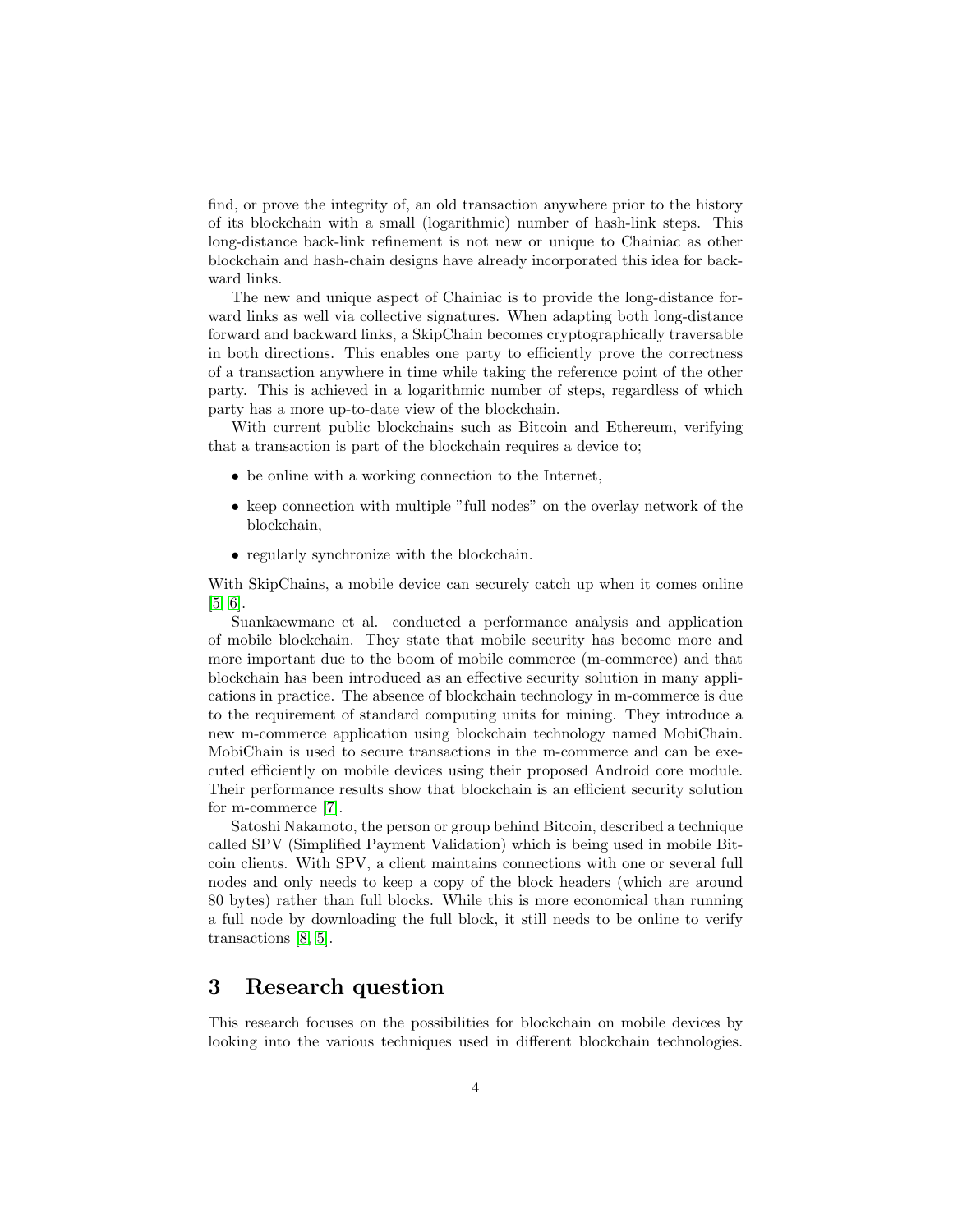The goal for this research is to provide a literary overview of the different techniques available and what problem they solve for disconnected devices participating or connecting to a distributed ledger.

For this we formulated the following research question:

• Which aspects are required to make cryptocurrency feasible on mobile devices?

The following sub questions support the research question:

- Which consensus methods exist and how do they compare to each other on mobile devices?
- Which techniques are available to keep mobile devices in sync with the blockchain, and how do they perform?

## <span id="page-5-0"></span>4 Cryptocurrency attributes

Permissioned vs. permissionless To understand this attribute of a cryptocurrency in depth, we need to explore the motivation for the concept, cryptocurrency, at first.

The first popular cryptocurrency was introduced with Bitcoin. After Nakamoto lost trust in the financial structure during the banking crisis, he presented an open source alternative for financial transactions that enables a trustless system. This is, at the heart of the cryptocurrency revolution, not having an authority that is able to manipulate or control the system, also called a permissionless system. It allows anyone to join without a party approving. A permissionless system is transparent, everyone can verify the code and the validity of the ledger. The data stored on the ledger is immutable and the data is stored redundant on multiple participating entities. Another aspect of trust is auditability. When a ledger is publicly verifiable, it enables trust to be shared instead of centralized.

On the opposite side is a trusted or so called permissioned system, in which the founders keep some form of influence on the cryptocurrency [\[9\]](#page-24-8), up to the extent of the current banking system, in which they control the inflation, credibility, privacy, security etc.

Consensus mechanism Bitcoin uses a distributed ledger that is maintained by miners through PoW (Proof-of-Work); this is an implementation of dynamic membership multi-party signature (or DMMS) [\[10\]](#page-24-9). This enables all nodes on the ledger to reach consensus over the state of the ledger. While this permissionless system was a technological break through, it did not allow the same processing speed as traditional credit card payments. To enable prompt crypto payments, there are different consensus mechanisms. We will look into feasible consensus mechanisms for mobile devices, described in section [5.](#page-6-0)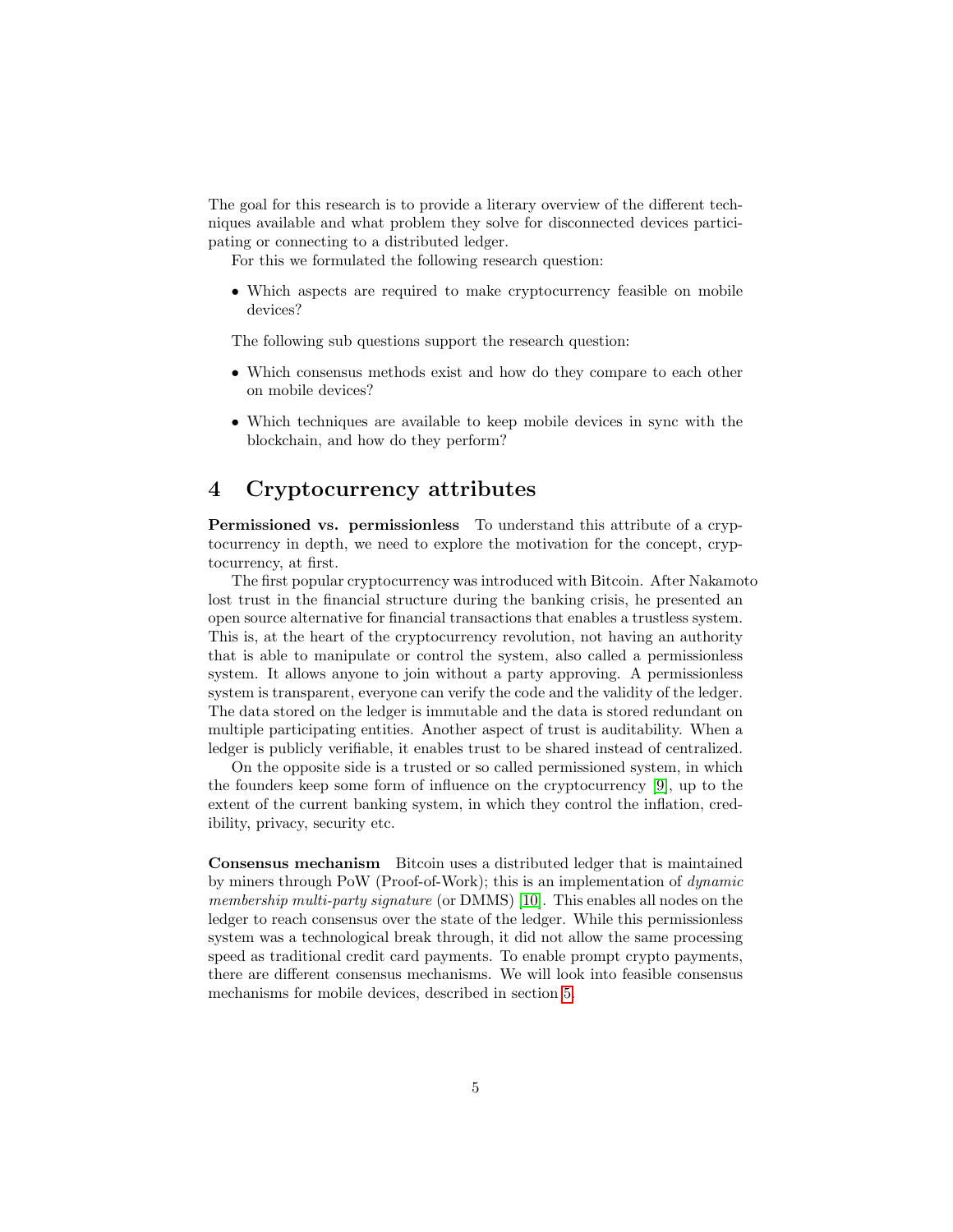<span id="page-6-1"></span>

Figure 1: Example use case of chain linking: speedy transactions with a private blockchain

Sidechain enabled When one has crypto assets on one blockchain (e.g. Bitcoin) and wants to use a different consensus mechanisms (e.g. permissioned for instant payments), one can transfer the assets from one chain to another (if both support this). This enables assets of blockchain X to be transferred using the consensus mechanism of blockchain Y. Figure [1](#page-6-1) shows an example use case of this. See section [5.1](#page-7-0) for more information.

Traceability This attribute has two aspects to it, the ability to trace a wallet or transaction to a user and the ability to correlate different transactions.

Scalability For permissionless blockchains, the block size and block interval are limiting transaction throughput. When it comes to permissioned systems, the security and throughput are determined by the protocol and the entity controlling it.

Speed of transaction The processing speed of global consensus mechanisms (permissionless blockchains) that use PoW (Proof-of-Work) is insufficient when comparing it to traditional digital payment methods. Permissioned systems however, enable faster transaction settlements [\[2\]](#page-24-1). We note that the speed of a transaction can be seen in two ways; the regular instant transaction via card at a point of sale and the payment finality (when no chargebacks can occur), which can take years for traditional financial systems [\[11\]](#page-25-0) and up to thirty minutes for Bitcoin.

## <span id="page-6-0"></span>5 Techniques

This section explores the various techniques that could be used when designing a system that allows mobile payments using cryptocurrencies. Figure [2](#page-7-1) shows an overview of the cryptocurrency consensus mechanisms we will be looking into.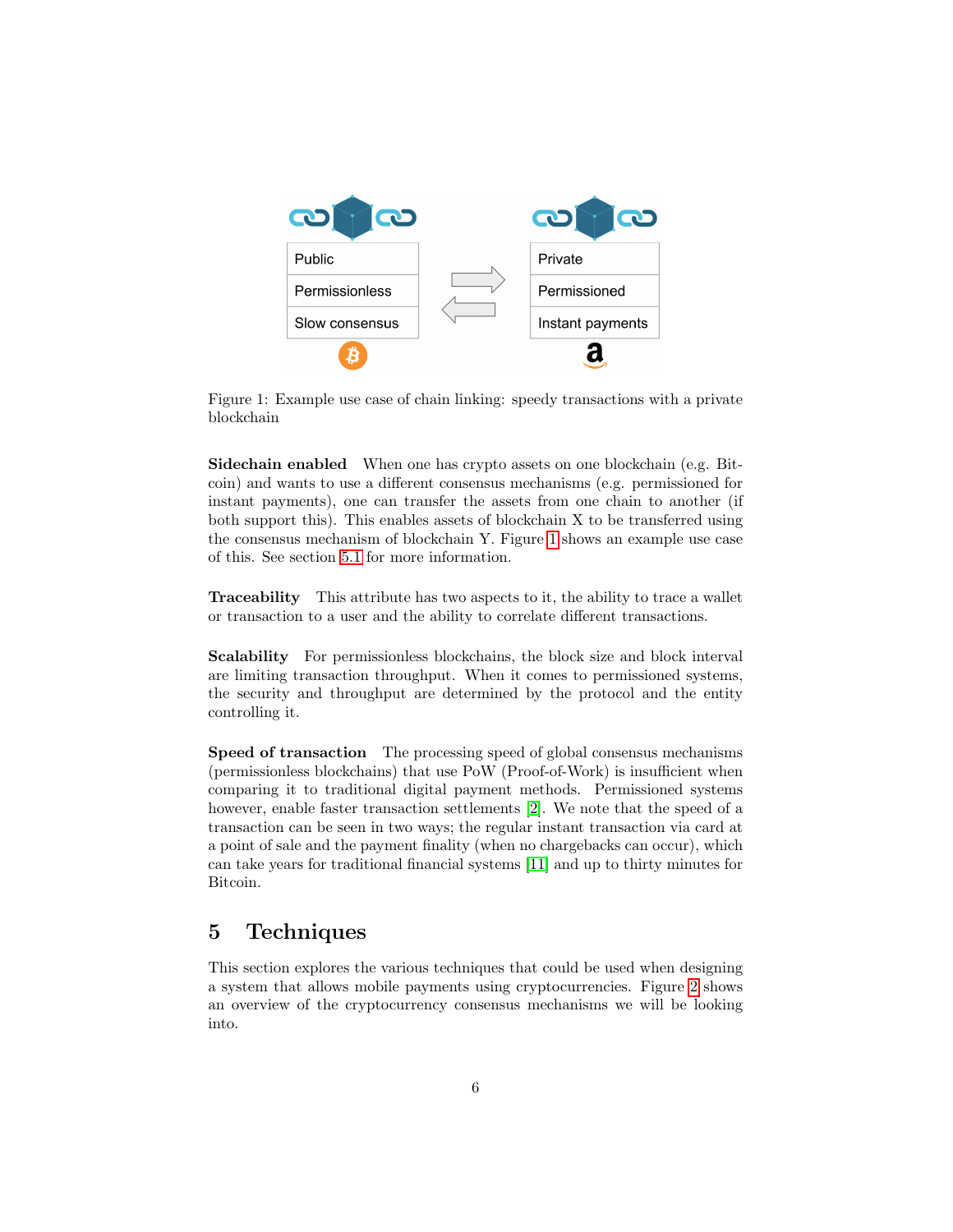

<span id="page-7-1"></span>Figure 2: Overview of cryptocurrency consensus mechanisms

We start with blockchain techniques, followed by implementations that use DAG (Directed Acyclic Graph). For this we looked into chain linking, SPV (Simple Payment Verification), SCP (Stellar Consensus Protocol), Skipchains and the tangle.

#### <span id="page-7-0"></span>5.1 Sidechain

Customers pay at retailers with standardized fiat currencies, together with giftcards, coupons and reduction/discount structures. For cryptocurrencies, a similar structure can exists through smart contracts.

The major difference with cryptocurrencies is the shared fiat currency. Every retailer can add his own discount logic in addition to the fiat currency. For cryptocurrencies, the rules are dictated by the altcoin (alternative cryptocurrency, not Bitcoin) it is part of, and every altcoin has its own currency.

Modern webshops accept multiple fiat currencies, which is feasible since there is a limited set of fiat currencies and there is less fluctuation in value than cryptocurrencies. To reduce the number of crypto assets one needs to pay in different stores, Back et al. proposed to link chains, allowing currency X to be spend with the rules and on chain Y [\[10\]](#page-24-9). This allows one blockchain to be the asset container, while the assets are transferred from party A to B using the rules of another blockchain. The asset will be locked on the main chain in a special wallet, which is controlled by the sidechain, giving the sidechain the authorization of those assets. Just as dollars and pounds used to be backed by physical gold, the sidechain is backed by the main chain.

This allows a company to have its own private blockchain without a separate currency and ICO (Initial Coin Offering). Their blockchain will be a sidechain to a chain that holds value, such as Bitcoin. This allows a company to be payed in cryptocurrencies without having their own altcoin. Customers transfer a part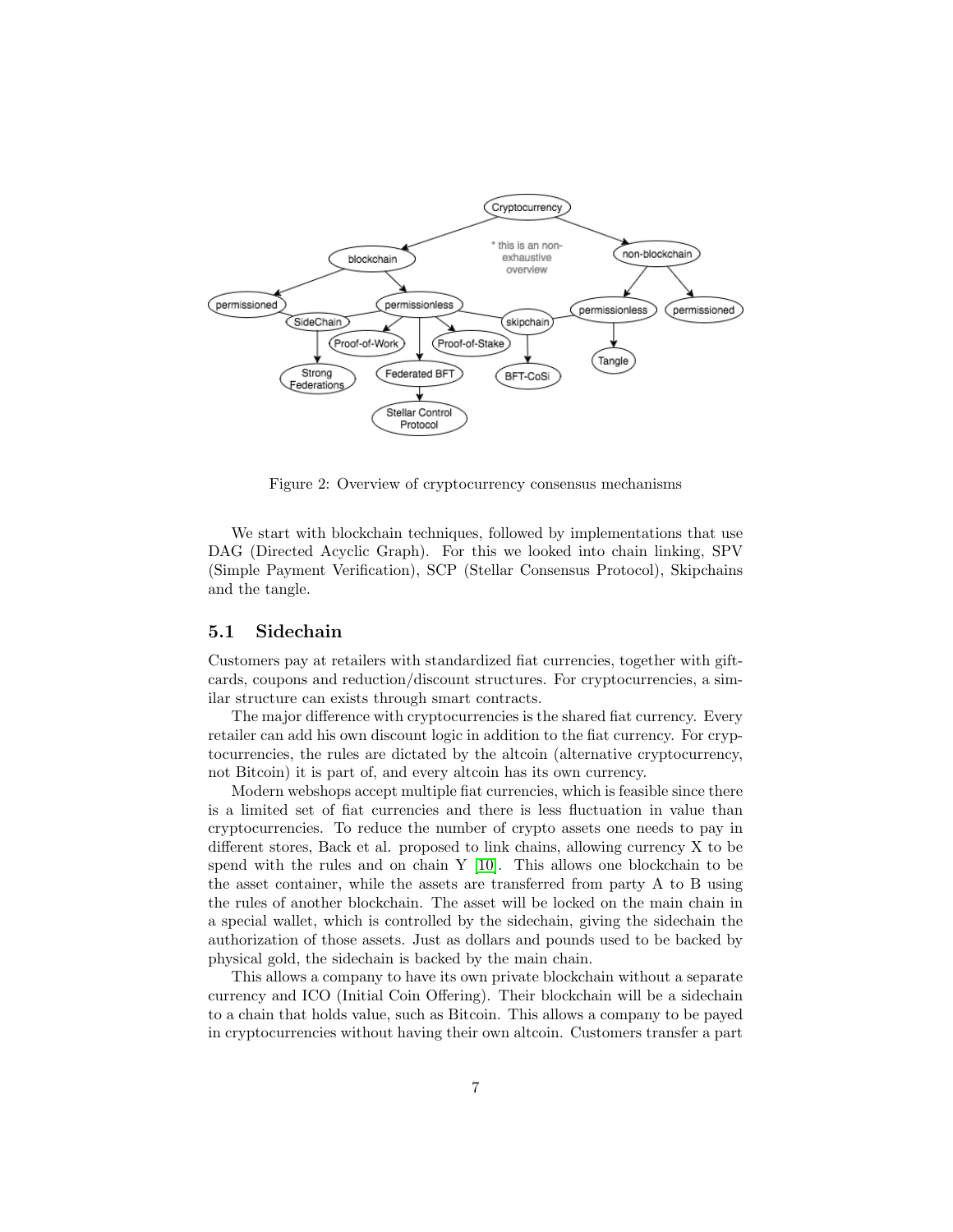of their assets on the main blockchain (e.g. Bitcoin) to the managed blockchain, sacrificing a trustless system for other features, such as faster transactions, enhanced privacy and ring signatures.

When it comes to mobile payments, chain linking reduces the amount of currencies a user owns, but the assets will be spread across multiple chains. Fast transactions times are possible with currencies that naturally have a slow transaction speed, such as Bitcoin.

Sidechains add complexity, implementation requirements and new attack vectors, requiring extra security. Therefore, it is important to choose trustworthy custodians. Wallets and blockchains need to implement the new features. For Bitcoin, this would require a soft fork [\[10\]](#page-24-9). When chains can use the asset of the main chain, the sidechain security becomes more important since the assets it managed are more relevant. To increase the strength of a sidechain network, the mining capacity could be increased with merged mining [\[12\]](#page-25-1).

#### <span id="page-8-0"></span>5.2 Simple Payment Verification

Cryptocurrencies that make use of blockchain need to be up-to-date with the ledger to determine the wallet balance. This implies that clients (mobile devices) that are offline cannot state their wallet balance with certainty. However, if one trusts that it is the only one with access to its private key and the system has not been compromised and is up and running, it can confidently initiate a transaction at a point of sale. This can be compared to current payment systems, where the card and PIN are the private key and the non compromised system that is up and running represents the banking infrastructure, which has seen downtime through DDoS attacks [\[13\]](#page-25-2).

SPV (Simple Payment Verification) has been proposed in the original Bitcoin whitepaper and was specified in detail in BIP-37 [\[14\]](#page-25-3). A client that uses this is considered a light node. A light node first requests the headers from its last known point, followed by requesting the blocks linked to the wallet of the client. By not downloading the full blockchain, the light node requires less disk space and synchronization time. This separates full nodes from light nodes, which enables mobile devices to only care about the transactions it is interested in.

Proof-of-Stake Bitcoin uses PoW (Proof-of-Work), which is limiting the transaction speed. Current Bitcoin transactions can take up to 30 minutes to be considered final. Before looking at SPV for wallet synchronization, the consensus mechanism of the blockchain should be considered.

PoS (Proof-of-Stake) is an alternative to PoW. It does not demand the miners to invest computational power, but in the cryptocurrency itself (own a stake). This mechanism assures honesty of miners, not by computational investment, but in the currency, making it waste less energy. The transaction time improves [\[15\]](#page-25-4) since there is no bruteforce mining.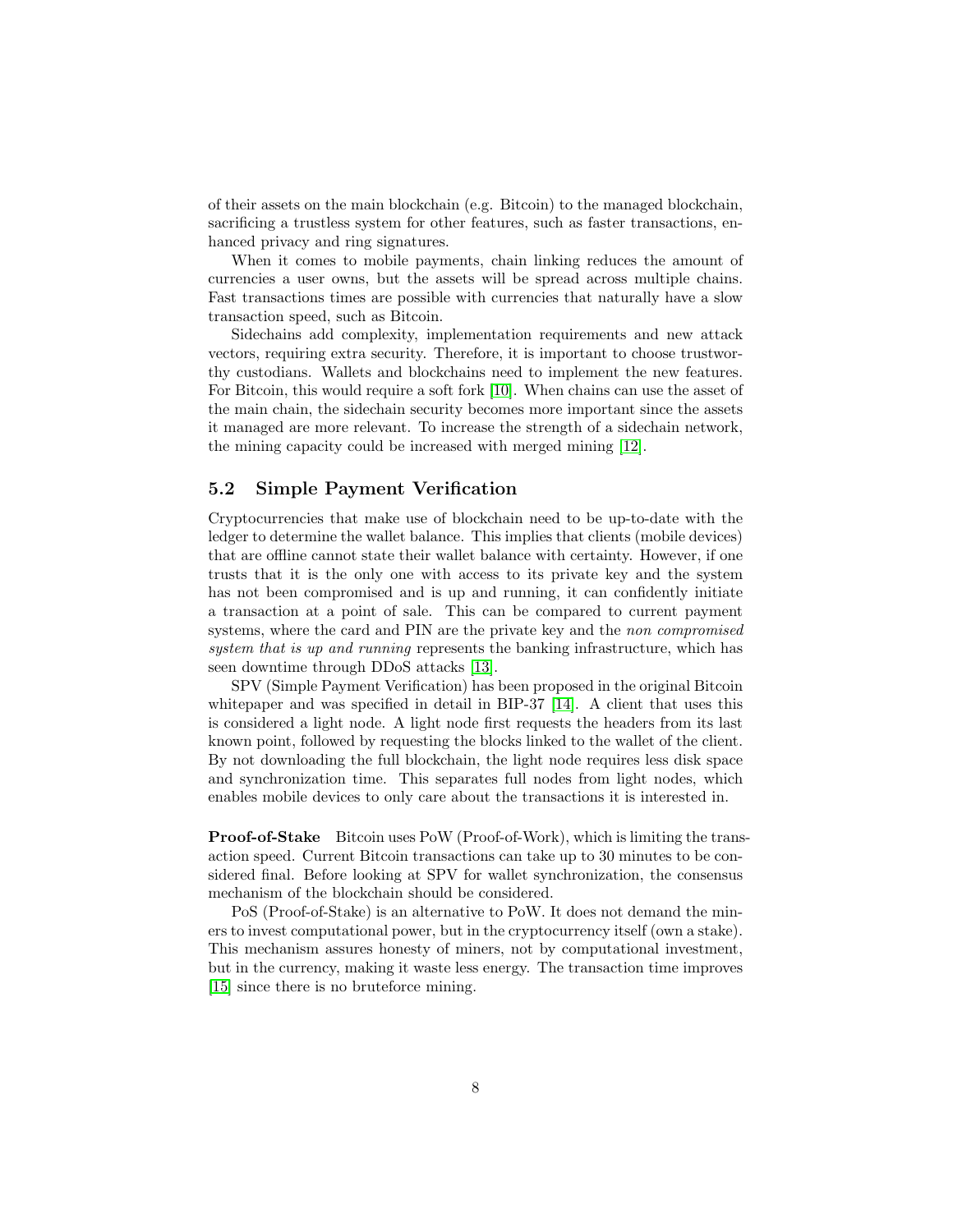#### <span id="page-9-0"></span>5.3 Stellar Consensus Protocol

D. Mazires et al. presented FBA (federated Byzantine agreement), a model suitable for worldwide consensus. This section focuses on the design of the FBA model and the implementation of the model in a protocol called SCP (Stellar Consensus Protocol) [\[16\]](#page-25-5).

#### <span id="page-9-1"></span>5.3.1 Syncing and consensus

Federated Byzantine Agreement FBA is used for reaching consensus worldwide. With FBA, each participant knows of other nodes it trusts. The participant waits for the majority of the trusted nodes, with whom it is participating, to agree on any transaction before settling the transaction. Those trusted nodes only agree to the transaction until the participants they trust agree as well.

By taking this approach, it becomes infeasible for an attacker to roll a transaction back if the majority of the network accepts the transaction. The FBA consensus protocol is derived from the traditional Byzantine agreement.

Traditional Byzantine agreement guarantees achieving consensus despite arbitrary behavior of some fraction of the participants. The Byzantine agreement has two properties, reaching consensus fast and efficient, and decoupling trust from resource ownership. Membership in Byzantine agreement is controlled by a central authority or closed negotiation, which makes it permissioned. The members are known and are added to the group based on permission. This is done to ensure that none of the members of the group can undermine the shared consensus regarding the status of the transactions. This makes the consensus protocol fast as only the central authority stores all data. There were prior attempts to reach decentralized consensus with the Byzantine agreement, but they had to give up some benefits. Ripple took an approach to publish a starter membership list that participants of the Ripple network can edit for themselves, with the hope that people's edits are reproduced by an overwhelming fraction of the participants. But users of the Ripple network are holding back to edit the list in practice, because divergent lists invalidate safety guarantees [\[16\]](#page-25-5).

Alchieri et al. introduces Byzantine Fault Tolerance-CUP (BFT-CUP), which was a similar approach like the researchers of FBA. However, they did not take a Sybil attack into account, where malicious users try to join multiple times to exceed the system's failure tolerance [\[16,](#page-25-5) [17\]](#page-25-6).

Stellar Consensus Protocol The Byzantine agreement is an approach to efficiently achieve consensus among distributed systems. FBA tackles the issue of updating replicated state of a transaction ledger like traditional Byzantine agreement and other techniques described in this paper.

Updating a distributed ledger with a transaction tree like the tangle is also an option, which is discussed further on in section [5.5.](#page-15-0) However this is done by trusting designated participants. Bitcoin introduced the revolution of decentralized consensus with blockchain technology, which led to many new system and research challenges. David Mazires introduces SCP (Stellar Consensus Proto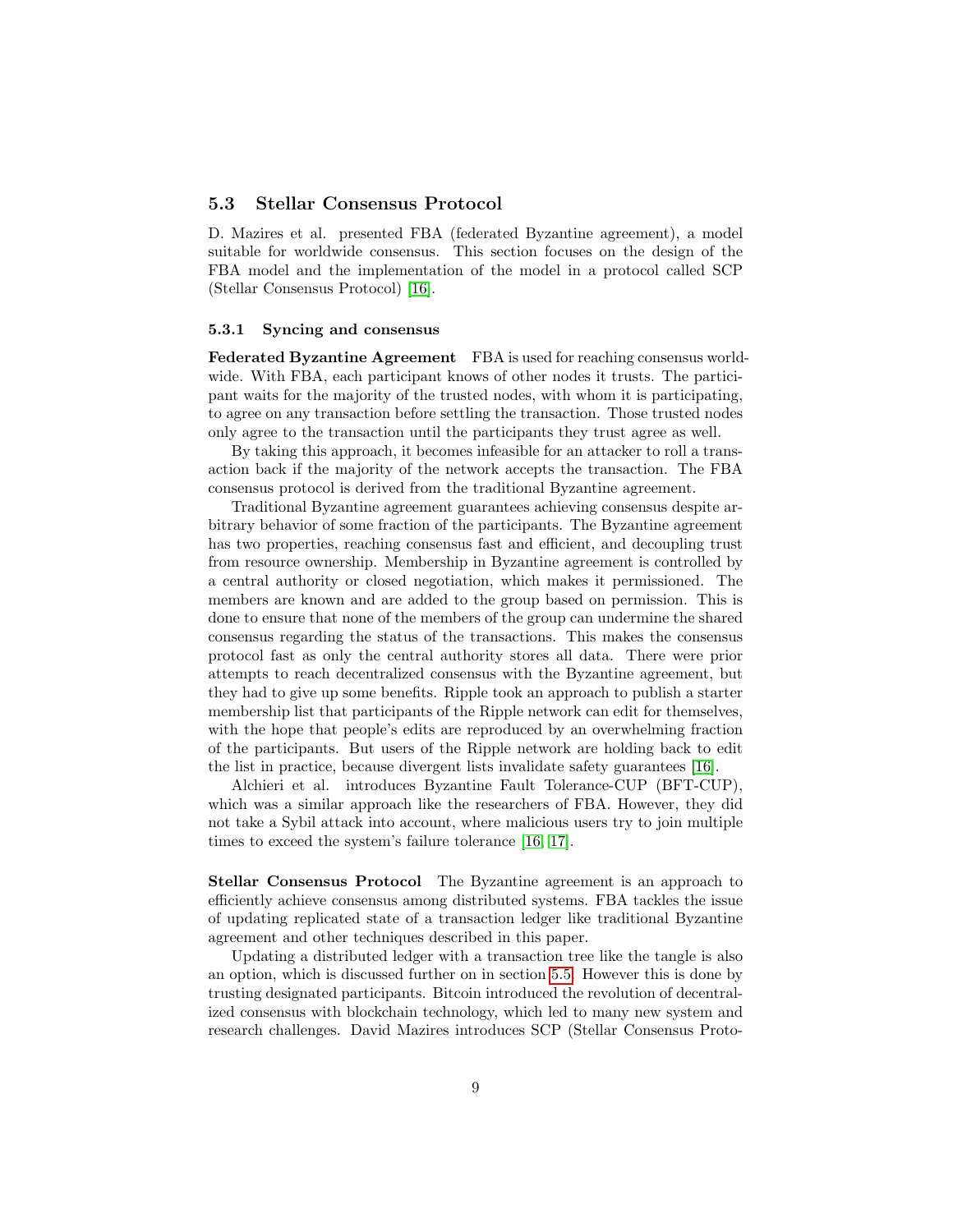col) which is based on FBA. It preserves the traditional benefits of the Byzantine agreement while it achieves decentralized consensus.

For updating the transaction ledger, each update is identified by a unique slot. An FBA system ensures that nodes agree on slot contents by running a consensus protocol. A node v can apply update x in slot i, when node v has safely applied updates on all slots upon which i depends. Additionally it assumes that all correctly functioning nodes will eventually agree on  $x$  for slot i.

The challenging part of implementing an attack-proof Byzantine agreement system is that malicious nodes can join many times and outnumber honest nodes to reach consensus with a malicious central authority. For this particular issue, FBA determines "quorums" in a decentralized way, by each node selecting "quorum slices" to reach consensus. A quorum is defined as the set of nodes which are sufficient to reach an agreement. A quorum slice is the subset of a quorum, which convinces one particular node of agreement [\[18\]](#page-25-7).

With a consensus protocol, nodes exchange messages asserting statements about slots. If a node notices that a sufficient set of nodes asserts a particular statement, it will assume that no functioning node will contradict that statement. This sufficient set of nodes represents the quorum slice. By having each node choose its own quorum slices, there is no centralized authority; individual nodes decide whom to trust [\[16,](#page-25-5) [19\]](#page-25-8).

#### <span id="page-10-0"></span>5.3.2 Transactions

<span id="page-10-2"></span>Transaction confirmation time and speed Transactions are processed fast with the SCP protocol. This is achieved by letting the trusted nodes in the network do all the required hard work, like maintaining an expansive ledger and processing high-throughput low-latency transactions. At a Stellar meet up in Singapore, Lightyear program manager Lindsay Lin's presentation mentions that the Stellar network can handle more than 1000 transactions per second [\[20\]](#page-25-9). Transaction confirmation time with Stellar takes just a few seconds. This is possible by the central authority's computational power, whom a node trusts depending on the node's quorum slice [\[21\]](#page-25-10).

Transaction fees At the same Stellar meet-up, it was presented that the transaction fee is less than 0.01\$. This is achieved by eliminating gaps between closed systems [\[20\]](#page-25-9).

#### <span id="page-10-1"></span>5.3.3 MobileCoin

To provide a feasible solution for mobile devices, a team of experts have set up a cryptocurrency called MobileCoin. MobileCoin is a cryptocurrency, fully based on SCP [\[22\]](#page-26-0).

Design The MobileCoin network is made up of nodes, where each node serves users. The nodes in the network do all the required hard work like maintaining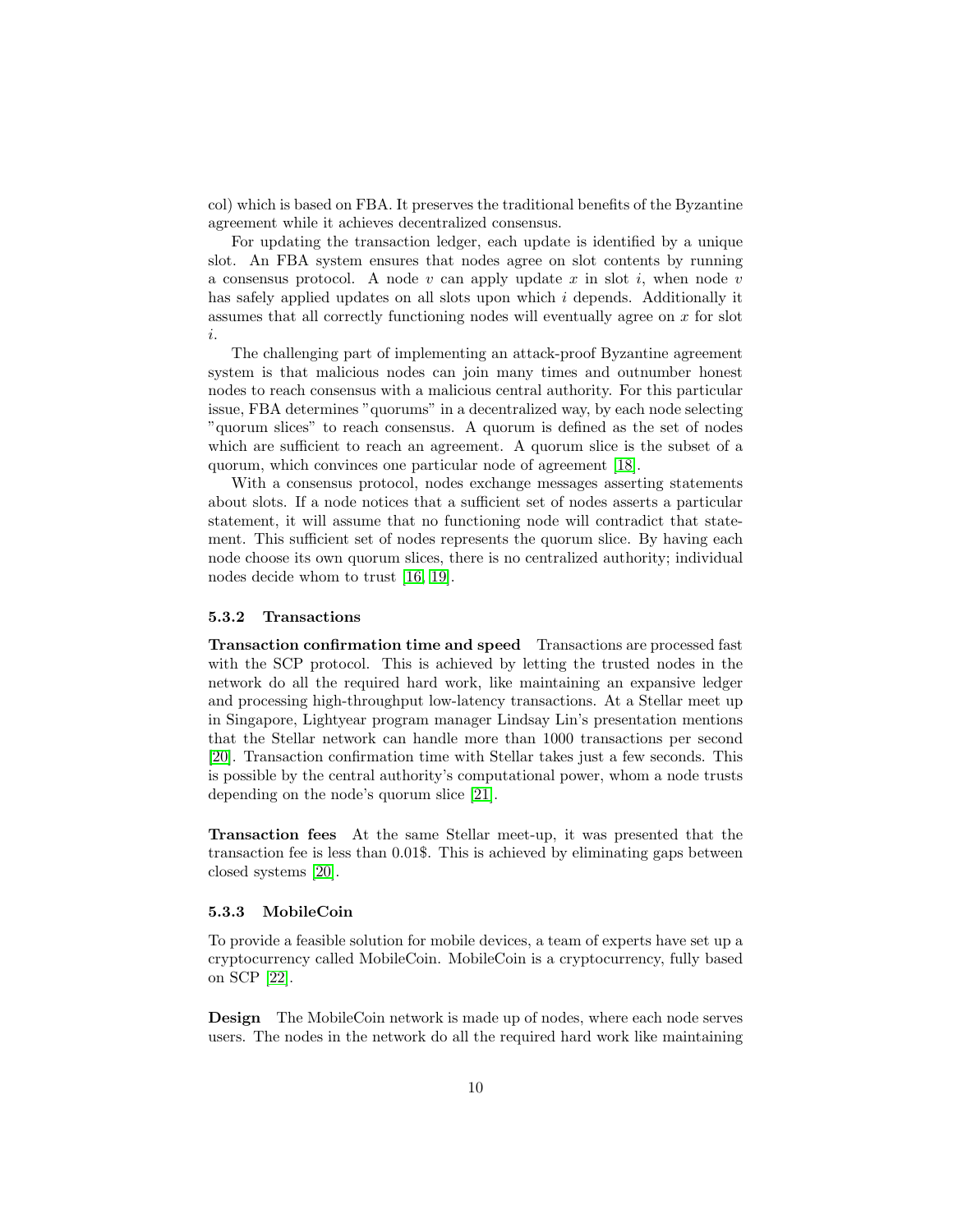an expansive ledger and processing high-throughput low-latency transaction. The nodes are designed such that a node operator should never have access to the funds of the users it is serving nor learn anything about their balances and transaction history. The intention of all MobileCoin nodes is to keep them running in a SGX secure enclave. A SGX enclave is isolated from the host OS in hardware-encrypted RAM. SGX is a set of new CPU instructions that can be used by applications to set aside private regions of code and data [\[23\]](#page-26-1). This keeps the node operator from having the ability to see into the enclave.

The ledger is public and distributed to all MobileCoin nodes and will also never be accessible or viewable by humans (MobileCoin operators included), because the entire MobileCoin ledger is designed to remain sealed within SGX enclaves across the entire network. The open approach of MobileCoin, by the help of SCP based on FBA, is to eliminate permissioned Byzantine. Mobile applications do not have the ability to synchronize a multi-gigabyte blockchain and desire transactions that are equal or faster than traditional payment methods, which take around 30 seconds [\[1\]](#page-24-0). To eliminate these issues, attempts were made to build a cryptocurrency with a better user experience, but unfortunately this led to trusting a third-party service to manage keys and validate transactions [\[22\]](#page-26-0).

Security By running MobileCoin in an SGX enclave, it enables the ability to securely manage keys for users. A client can perform remote attestation to its MobileCoin node before transmitting its keys into the remote SGX enclave by giving up a short recovery PIN. Remote attestation allows a remote client to determine that a server is indeed running a specific piece of software inside a SGX enclave over the network. The node can then rate limited authenticated access to the keys, while the enclave prevents the node operator or anyone who attempts to compromise the node from circumventing the software and attempting to brute force access to the keys directly. The user can reside his key safely in a node and survive reinstalls or lost devices, without having to trust the node operator or the security of the node computer. Memorizing or safely storing extremely long recovery phrases is also not necessary to be able to reside the users' key[\[22\]](#page-26-0).

Privacy To achieve privacy, MobileCoin does not only rely on SGX for maintaining transaction privacy, but transactions are also designed to use CryptoNote one-time addresses and one-time ring signatures. This way, MobileCoin will maintain transaction privacy through unlinkable addresses, even if an attacker is able to defeat SGX and view transactions that happen across the network [\[22\]](#page-26-0).

Consensus and Syncing MobileCoin nodes are designed to use SCP to synchronize with a ledger. This allows sub-second transaction under normal circumstance with decentralized control and flexible trust. In paragraph [5.3.2](#page-10-2) we highlight the transaction times which are achieved by SCP. By letting the SGX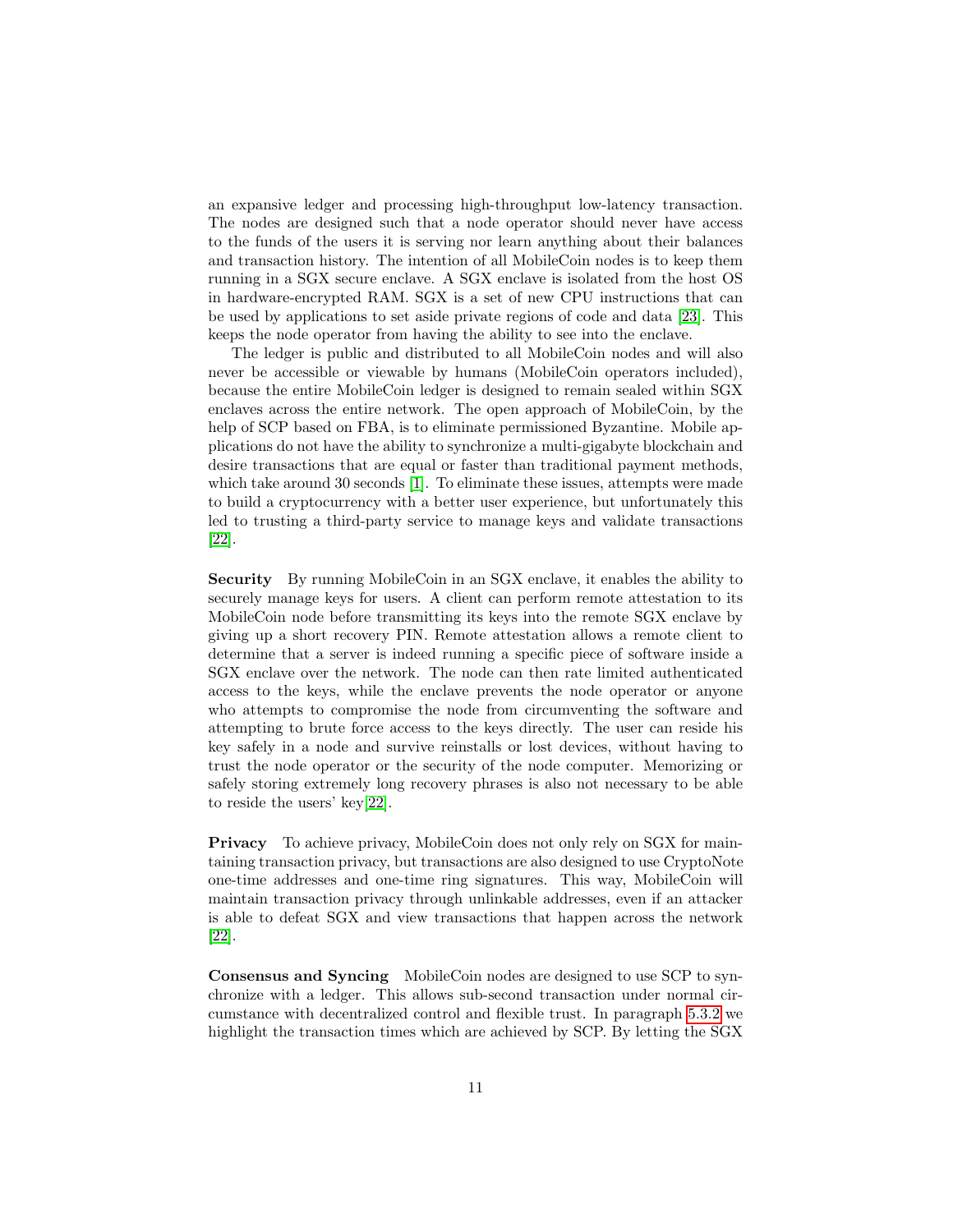nodes do all the hard work, it allows user nodes to avoid storing a full blockchain history. It is only necessary to maintain a ledger of address value mappings, and the list of used key images to prevent double spending.

To maintain privacy, all transaction and balance information is kept private by the SGX enclaves across the network. In addition to this, privacy is further protected with so called "CryptoNote" one-time addresses and one-time ring signatures. With this addition, attackers cannot compromise private information even if they are able to forge SGX remote attestation [\[22,](#page-26-0) [24\]](#page-26-2).

By having the SGX nodes validate the transaction, the number of participating nodes needed to validate each transaction is low, which leads to high scalability.

#### <span id="page-12-0"></span>5.4 Skipchains

To achieve tamper evidence, consistency and search efficiency of a timeline, Chainiac introduces Skipchains. Skipchains enable clients to efficiently traverse long update timelines, both forward and backward. This is made possible by implementing forward-links in addition to back-links, the latter are cryptographic hashes of a past block that are already standard in blockchains. Chainiac introduces collectively-signed forward links.

They are cryptographic signatures of future blocks, which are added retroactively when the target block appears. With these links, any party can securely sync on a Chainiac blockchain via peer-to-peer communication with any party who is more up-to-date. A prerequisite hereby is that the party, who is more up-to-date has actually stored and can forward all the intervening block headers and forward links. When creating a new block with Chainiac, that block does not only include one hash link to the immediately prior block, but also additional hash links to that point further backward in time. This is illustrated in figure [3.](#page-13-1)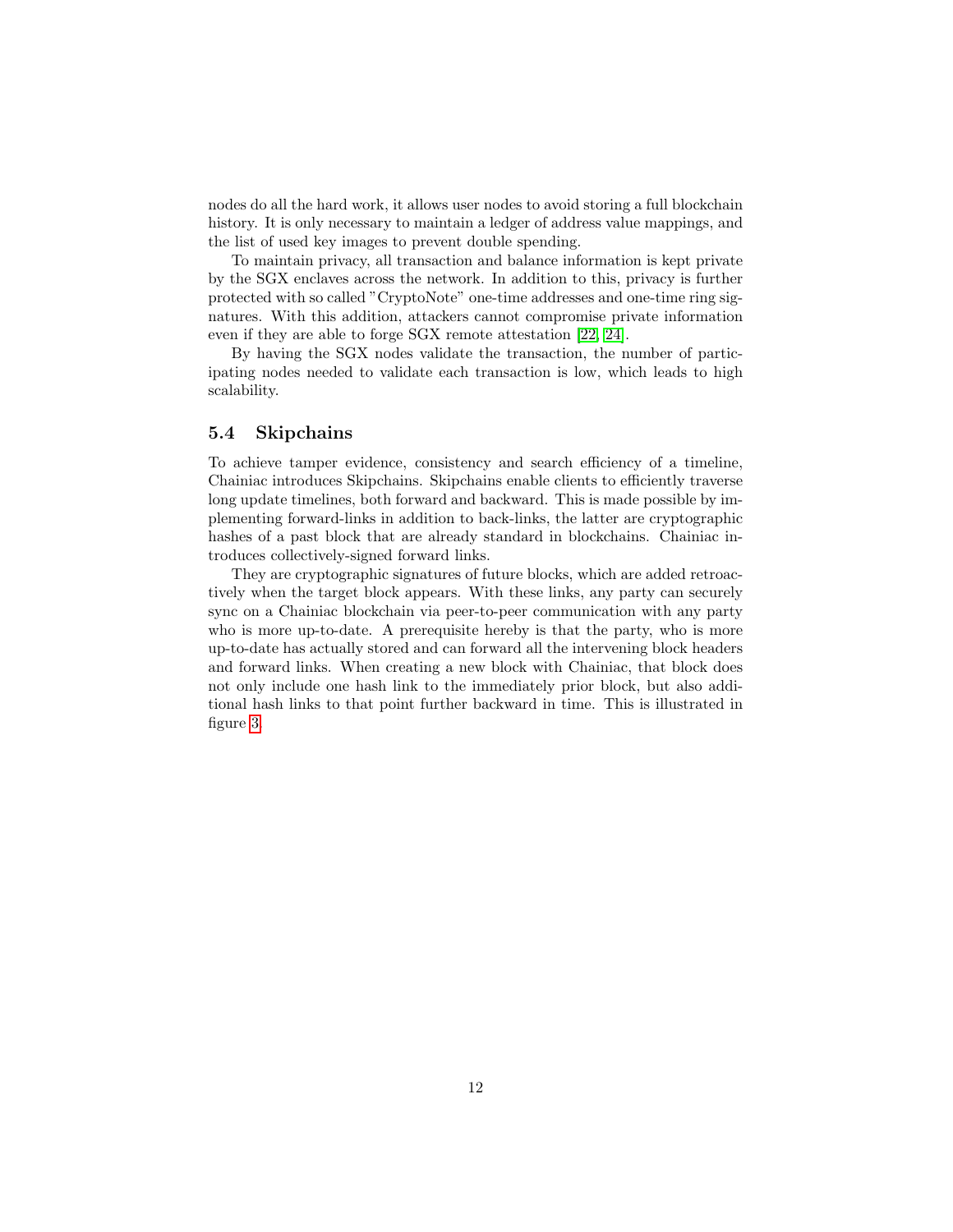

<span id="page-13-1"></span>Figure 3: Skipchains' back- and forward-links [\[5\]](#page-24-4)

As a result of Skipchains, resource constrained clients like mobile and IoT devices can efficiently obtain and validate updates in the ledger. Clients making use of Skipchains do not need to continuously keep track of a release chain, like in the case of a Bitcoin full-node. Skipchains clients can privately exchange and independently validate newer and older blocks on demand. Skipchains enable this through forward and backward links, which are offline verifiable [\[6,](#page-24-5) [5\]](#page-24-4).

#### <span id="page-13-0"></span>5.4.1 Syncing and consensus

Skipchains makes use of the BFT-CoSi (Byzantine Fault Tolerance Collective Signing) consensus algorithm. Eleftherios Kokoris-Kogias et al. introduce Byz-Coin [\[25\]](#page-26-3), a Bitcoin-like cryptocurrency which implements the BFT-CoSi consensus algorithm. BFT-CoSi is based on the principles of the PBFT (Practical Byzantine Fault Tolerance) consensus algorithm, combined with the CoSi protocol to reach scalable collective signing. This allows a trusted central authority to publicly validate statements made by nodes. BFT in this context is the same technique as the traditional BA (Byzantine agreement), which is discussed in section [5.3.1](#page-9-1) about FBA.

To bring PBFT's strong consistency to cryptocurrencies, BFT-CoSi addresses four key challenges:

- Open membership
- Scalability to hundreds of replicas
- Proof of work block conflict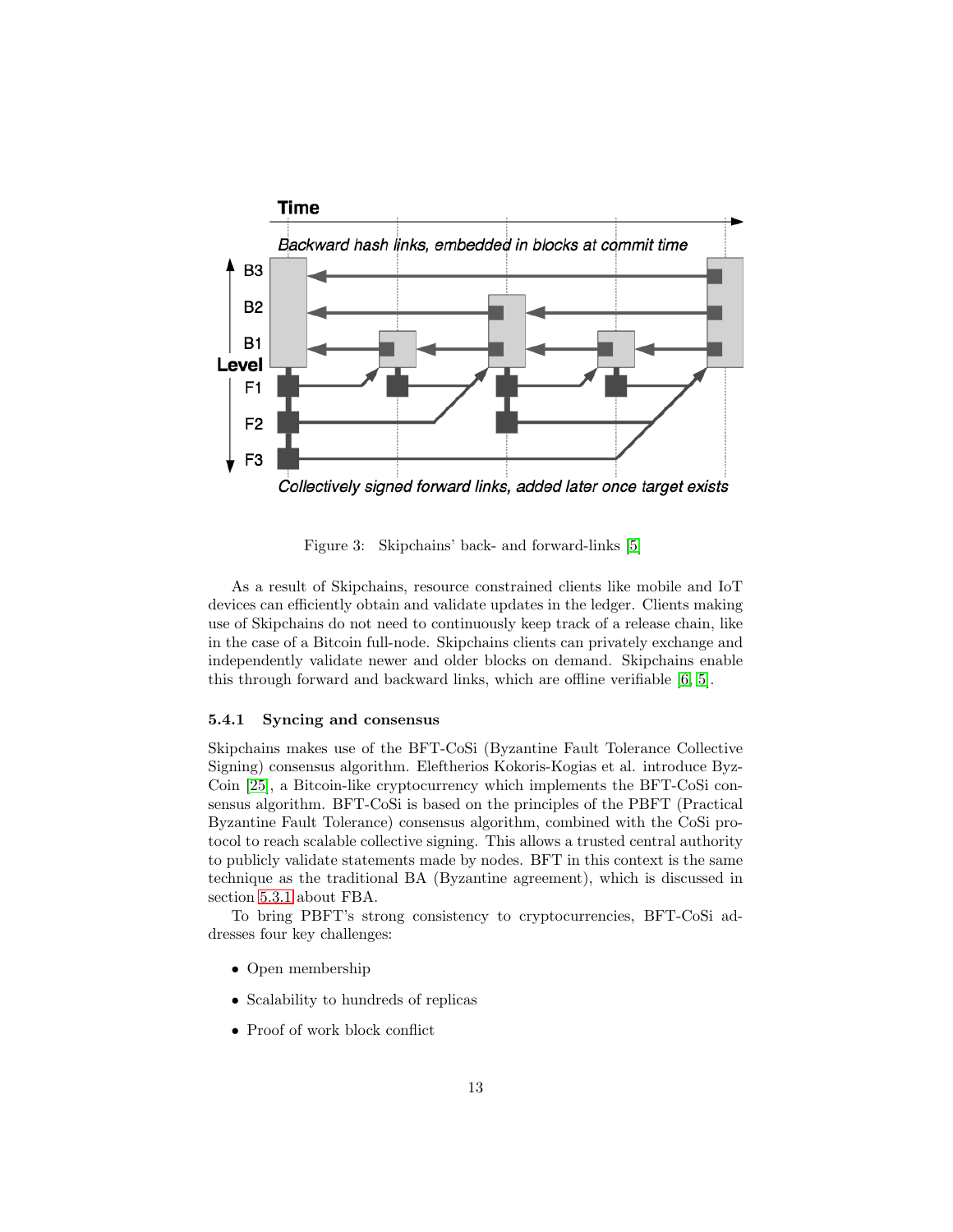• Transaction commitment rate

The design of PBFT does not allow for scalability to large consensus groups, the deployments and experiments often employ a minimum of four replicas and have not explored scalability levels beyond 16 replicas.

Chainiac has managed to make permissioned BFT more open. To achieve this, the researchers had to eliminate two conflicting challenges. The first challenge is that conventional BFT schemes rely on well-defined consensus groups. The other challenge is that Sybil attacks can trivially break any open-membership protocol involving security thresholds, like in PBFT, where the assumption is that at most f out of  $3f + 1$  members are honest [\[26\]](#page-26-4).

Practical Byzantine Fault Tolerance The Byzantine Generals' Problem describes the situation where one or several components of a distributed system fail, which prevents from reaching an agreement. The Practical Byzantine Fault Tolerance (PBFT) algorithm was the first efficient solution to the Byzantine Generals' problem in reaching consensus that works in weakly synchronous environments such as the internet.

PBFT also has limitations. It assumes a fixed, well-defined group of replicas, by which it contradicts Bitcoin's basis principle of being decentralized and open for anyone to participate. Next to this, each PBFT replica communicates directly with every other replica during each consensus round, resulting in  $O(n^2)$ communication complexity. This becomes impractical if  $n$  represent hundreds or thousands of Bitcoin nodes. The last issue is that a client must communicate with a majority of the replicas in order to confirm the transaction has been committed and to learn its outcome after submitting a transaction to a PBFT service, which makes secure transaction verification unscalable [\[27\]](#page-26-5).

Collective Signing The Collective Signing (CoSi) protocol has been created to reach scalable collective signing, which enables an authority or leader to request that statements be publicly validated and (co-)signed by a decentralized group of witnesses. Each protocol run delivers a collective signature with the size and verification cost comparable to an individual signature, but which compactly confirms that both the leader and his (many) witnesses have signed the declaration and agreed to sign the statement.

CoSi combines Schnorr multi signatures [\[28\]](#page-26-6) with communication trees. The protocol initially assumes that signature verifiers know the public keys of the leader. Each message has to be collectively signed, the leader initiates a CoSi four-phase protocol which requires two round trips over the communication tree between the leader and its witnesses [\[6,](#page-24-5) [26\]](#page-26-4).

#### <span id="page-14-0"></span>5.4.2 Transactions

Transaction fees As PBFT's consensus group has been made more open towards a permissionless solution with the help of the CoSi protocol, it can no longer be assumed there is voluntary participation in a closed group of trustees.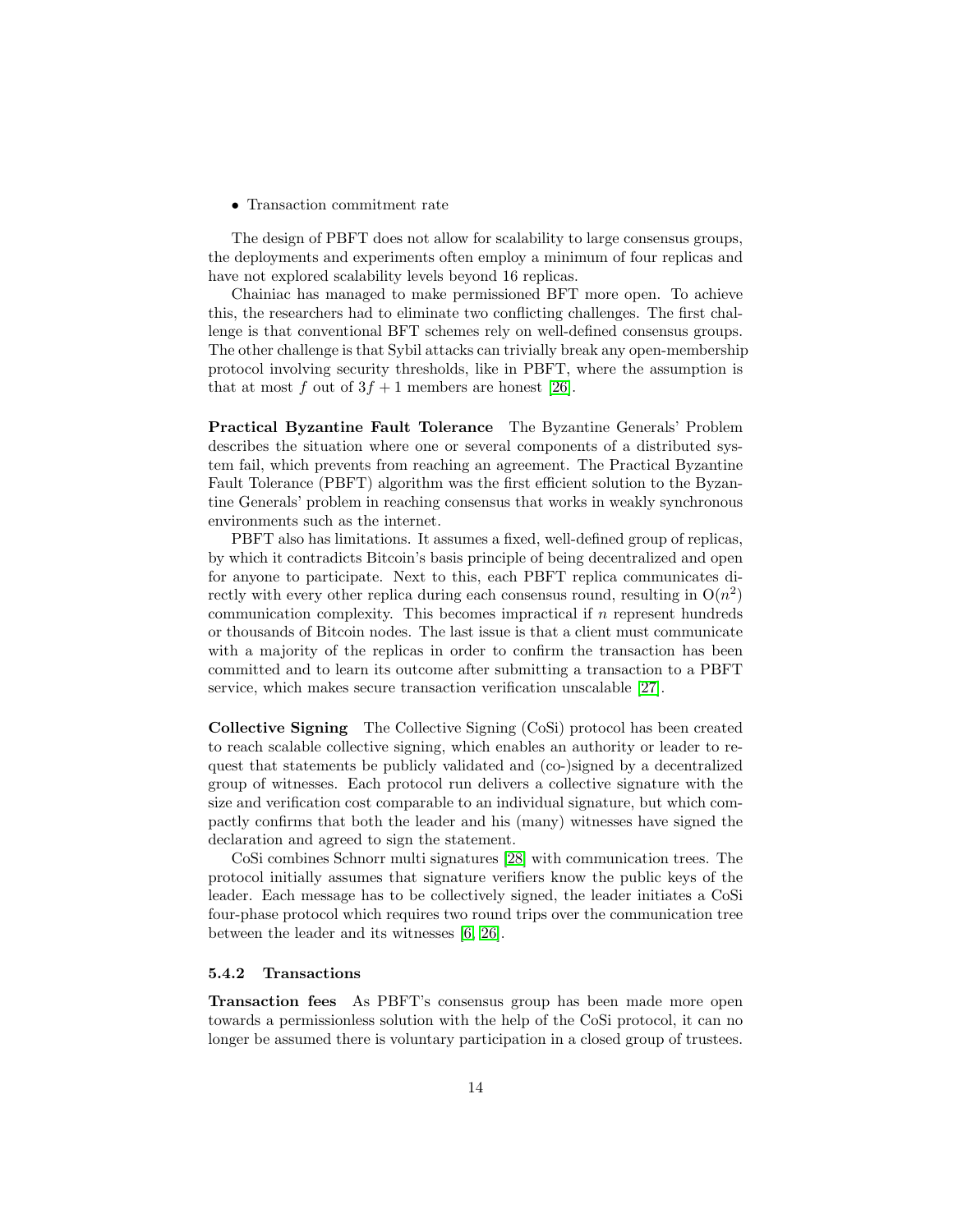There is need for an incentive for nodes to obtain shares in the consensus group and remain active. To achieve this, the researchers adapted Bitcoin's existing incentives of mining awards and transaction fees. Instead of letting all these rewards go to the miner of the most recent block, this block's rewards and fees are split across all members of the current consensus group, in proportion to the number of shares each miner holds.

The consequence of this is that if a miner has devoted more hash power within the current window, the more shares the miner holds, which leads to more revenue the miner receives during payouts in the current window. By splitting the rewards, it creates incentives for consensus group members to remain live and participate, because they only receive their share of the rewards for a new block if they continually participate [\[26\]](#page-26-4).

Transaction confirmation time and speed By using a PBFT-like mechanism, BFT-CoSi transactions can take place within seconds, rather than a fixed time like with the current blockchain for Bitcoin. Eleftherios Kokoris-Kogias et al. have measured a network throughput up to  $\approx 700$  transactions per second [\[26\]](#page-26-4).

#### <span id="page-15-0"></span>5.5 Tangle

IOTA is a cryptocurrency for the Internet-of-Things (IoT) industry. The main feature of IOTA is the tangle, a DAG (Directed Acyclic Graph) for storing transactions, instead of a global blockchain.

The tangle is an alternative to the blockchain, because it offers features that are required to establish a machine-to-machine micropayment system [\[29\]](#page-26-7).

#### <span id="page-15-1"></span>5.5.1 Syncing and consensus

The DAG consists of sites which are transactions represented on the tangle graph, issued by nodes. The edge set of the tangle is obtained by letting a new transaction approve two previous transactions. These approvals are represented by directed edges from site to site. Because a DAG is acyclic, it means that the same transaction can never be encountered for the second time.

The transactions are issued and validated by nodes. Users must work to approve other transactions. Thus these users are contributing to the security of the network by approving transactions.

A direct path between two transactions means they can directly approve each other. If there is no direct path between two transactions, but there is a path of at least two between them, that means the transactions indirectly approve each other. For example, in figure [4.](#page-16-0) there is a directed edge between A and B, meaning that A directly approves B. The path between A and F is indirect, A approves B, which in turn approves F. The nodes check if the approved transactions are not conflicting. If a node finds a transaction which conflicts with the tangle history, it will not be approved in either a direct or indirect manner.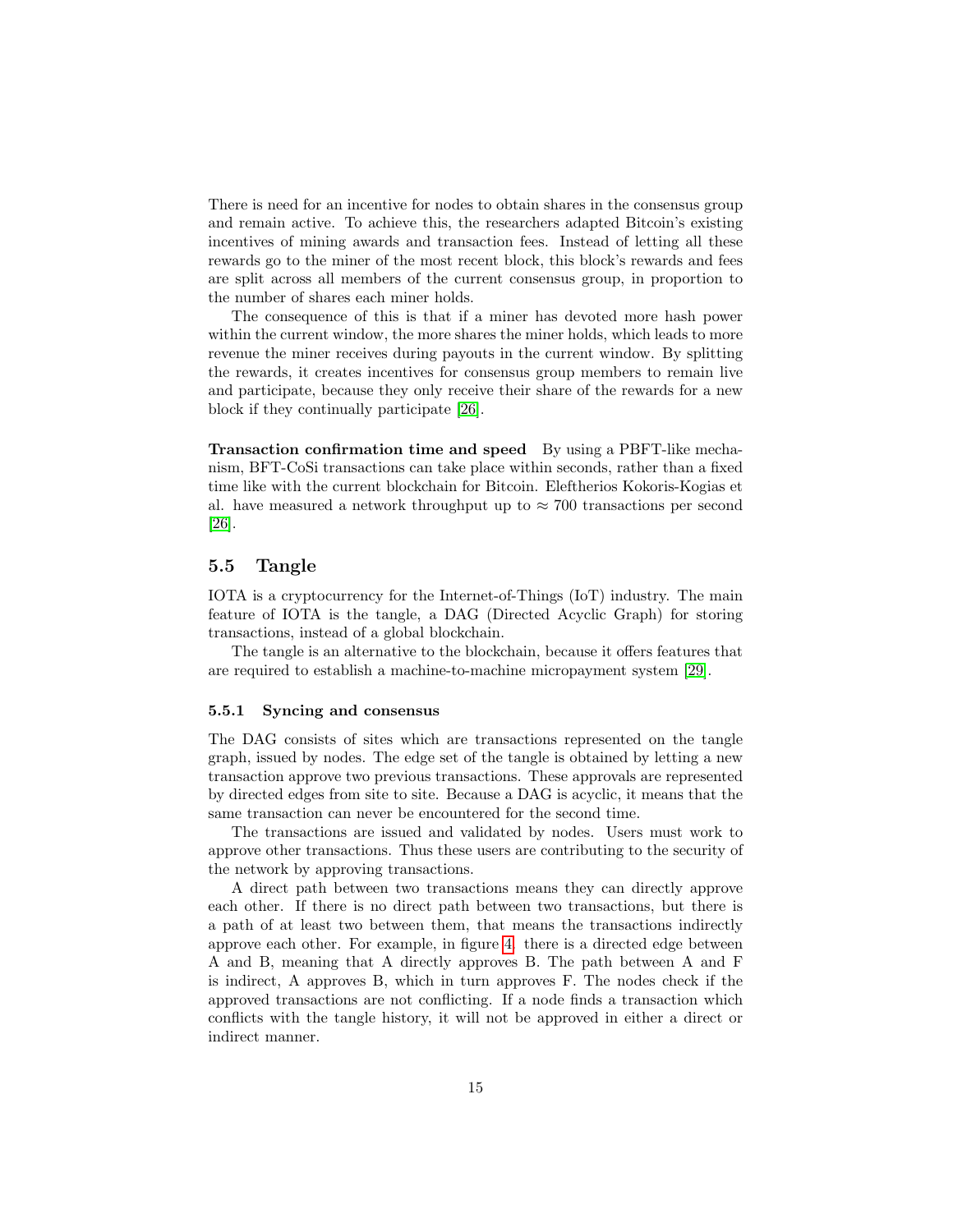

<span id="page-16-0"></span>Figure 4: DAG with weight assignments before and after a newly issued transaction, X. The boxes represent transactions, the small number in the SE corner of each box denotes own weight, and the bold number denotes the cumulative weight [\[29\]](#page-26-7)

To issue a transaction, a node chooses two other transactions to approve according to the MCMC algorithm [\[30\]](#page-26-8). The node also checks if the two transactions which are chosen by the algorithm are not conflicting. To finally issue a valid transaction, the node has to solve a cryptographic puzzle similar to the PoW approach of blockchain. The node has to find a nonce such that the hash of that nonce concatenated with some data from the approved transaction has a particular form.

To avoid spamming, conflicts and other attack styles, a transaction has a weight and a cumulative weight. In figure [4.](#page-16-0) the top-left corner indicates the cumulative weight and the small number in the bottom-right corner of each transaction box denotes its own weight. The own weight of a transaction box has a positive integer  $n$ , which correlates to the amount of work that the issuing node has invested into it. It is irrelevant to determine how a transaction's own weight has been obtained, it is only important to know that it has a weight attached to it.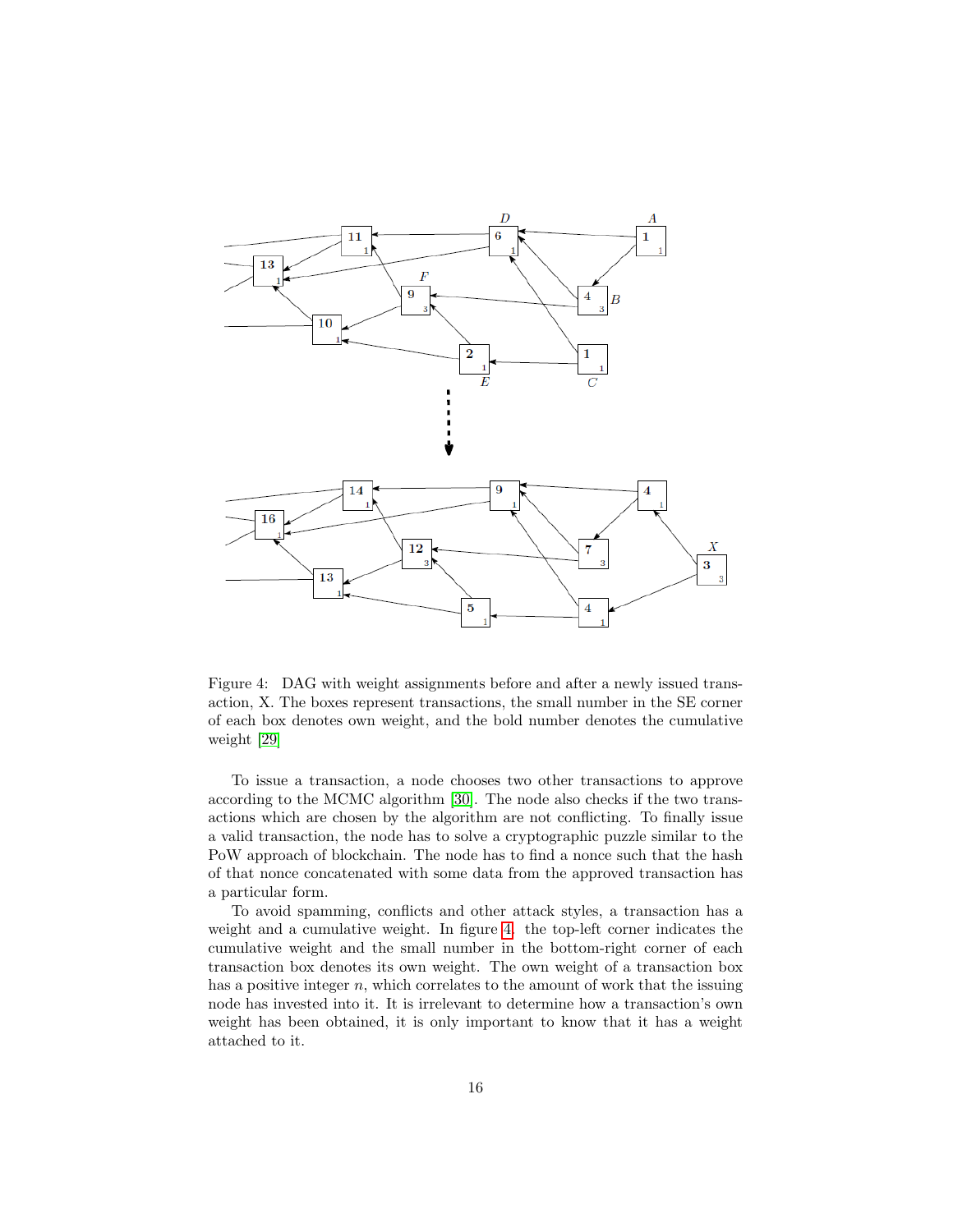The cumulative weight is more important than the own weight. It is the own weight of a particular transaction plus the sum of own weight of all transactions that directly or indirectly approve this transaction in the tangle. For example, the cumulative weight F is calculated as follows. Since transactions A and C indirectly approve transaction F, and transactions B and E directly approve transaction F, their weight is added to the own weight of F, which is  $1(A)$  +  $3(B) + 1(C) + 1(E) + 3(F) = 9$ . The bottom tangle snapshot of figure [4](#page-16-0) shows what happens when a new transaction is being added to the tangle. The bottom tangle shows how the weight of the new transaction "X" distributes itself among other transactions their cumulative weights. Because X is the "tip" of this part of the tangle, all other transactions are directly or indirectly approved by it. A "tip" is an unapproved transaction in the tangle graph. The top tangle snapshot in figure [4.](#page-16-0) shows that A and C are the tips. In the bottom tangle snapshot, transaction X becomes the new and only tip. The cumulative weight helps in particular with avoiding the double-spending problem, by having every node approve two other transactions before making its own transaction.

With the case of two conflicting transactions, Tx1 and Tx2 which are recorded in the tangle ledger. The cumulative weight of these transactions decides which one gets to stay, which is the transaction with the most cumulative weight. The IOTA network is asynchronous; the nodes in the IOTA network do not have to see the same set of transactions, which means that the ledger does not have to come to an agreement at the end of the day. With blockchain there is a miner who decides which transaction gets to stay in order to make the ledger synchronous [\[29,](#page-26-7) [31\]](#page-26-9).

Eventually, IOTA should be completely decentralized, not requiring any regulated central. For now, the transactions which are selected to validate other transactions are regulated by a central authority, called a coordinator. The coordinator, which is a full node in a secret location, helps to verify transactions and is run by the IOTA Foundation. This is done by the IOTA Foundation to withstand attacks on the tangle network, because the current IOTA network is not strong enough yet. There have to be a lot of nodes and users doing transactions on IOTA continuously and concurrently (every second of the day) to be considered a secure network. It would not be a good choice to shut down the coordinators at this moment; the network would be susceptible to attacks when the activity is low. However, a user can always set up own full node(s) to make it as decentralized as the user needs [\[32,](#page-26-10) [33\]](#page-26-11).

Next to this, IOTA's tangle network is not private, yet. The team behind IOTA is researching this aspect [\[34,](#page-26-12) [35\]](#page-27-0).

#### <span id="page-17-0"></span>5.5.2 Transactions

Transaction confirmation time and speed All nodes have a different version of the transaction history, by confirming two random transactions in the network; this links every transaction with other which creates a shared history of all the transactions in the network. A node can quickly verify if a transaction is valid when it sees a new transaction, without having to store all the data [\[36\]](#page-27-1).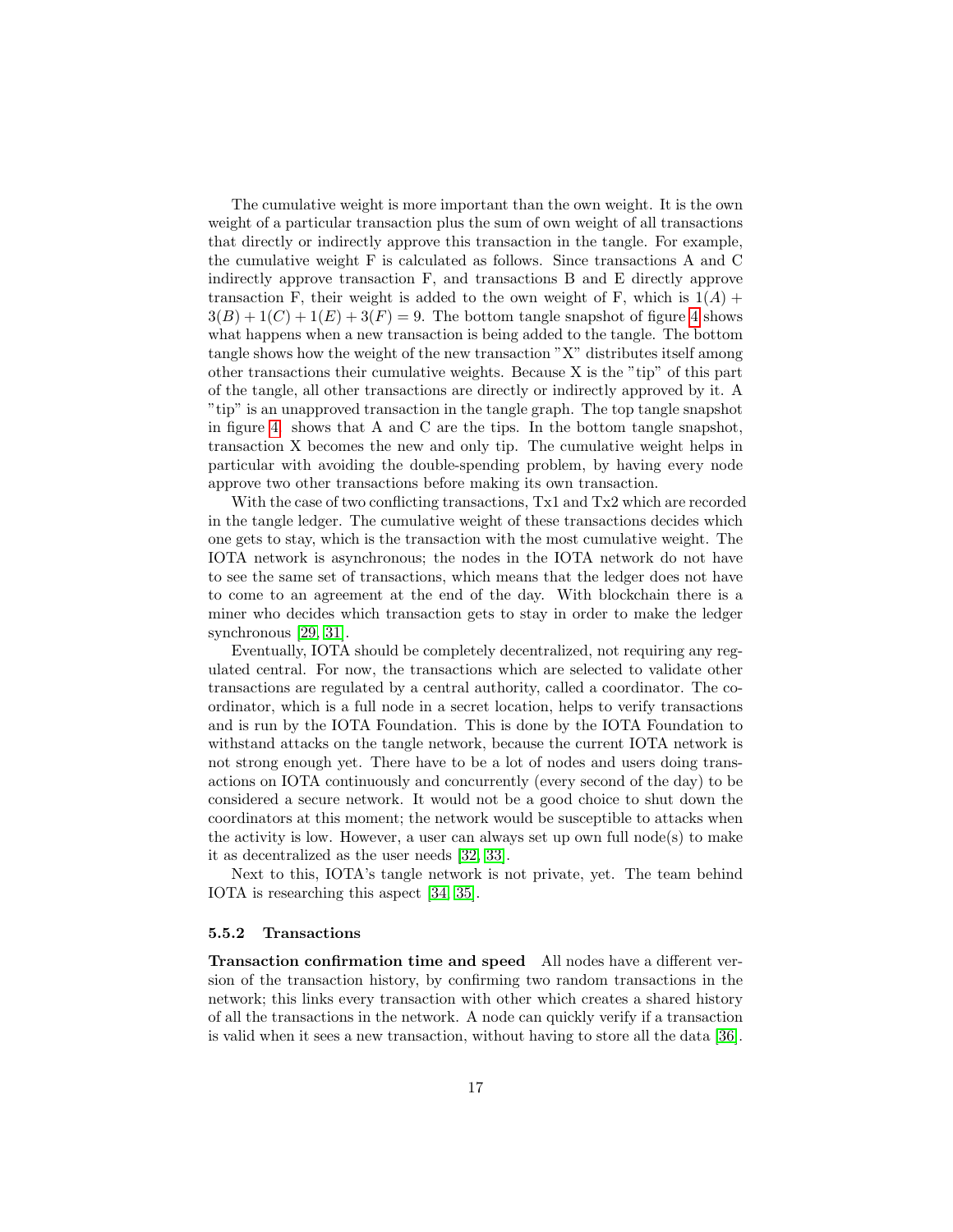A user can choose to run a light client or a full node. When running a light client, the responsibilities of running a full node will be delegated to a third party. The user trusts the third party to perform critical functions, such as; providing accurate balances and wallet transaction history, and broadcasting your transactions to the rest of the network [\[37\]](#page-27-2).

The reason to connect to a full node is because a mobile device does not have the computing power, or its usage would not be efficient, to search the entire tangle for figuring out the wallet balance. The full balance will be on the wallet after it asks the node it is connected to [\[38,](#page-27-3) [29\]](#page-26-7).

In our case a light client is desired for the most efficient solution in order to achieve a practical use of cryptocurrency on mobile devices. The main benefit of using a tangle rather than a blockchain is its scalability. The transaction confirmation time gets faster the more nodes join, which is shown in figure [5.](#page-18-0) By having a sender who validates two transactions for each transaction, the more transactions can be confirmed, because the number of validating transactions increases with more users. Thus, the system becomes faster instead of slower the more users it has, in contradiction to blockchain where it can only maintain a certain number of transactions at a time [\[39,](#page-27-4) [40,](#page-27-5) [41\]](#page-27-6).



<span id="page-18-0"></span>Figure 5: Number of transactions made versus transaction confirmation time [\[39\]](#page-27-4)

The transaction times are inversely related to the numbers of transactions being issued on the tangle. The confirmation time of a transaction will be quicker with more transactions on the network. The transaction times will eventually approach the network propagation time if the number of transactions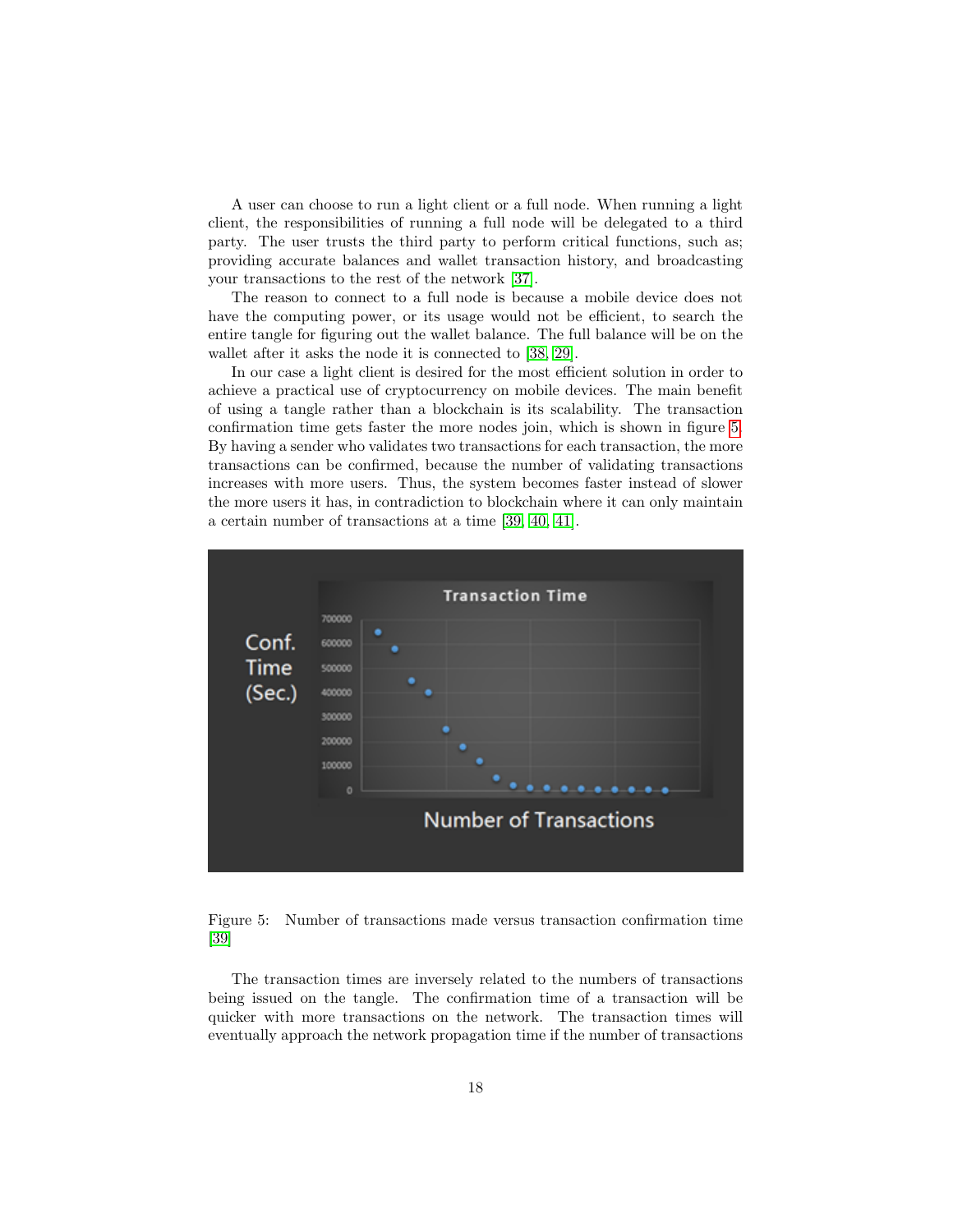will still increase, which is shown in figure [5.](#page-18-0) IOTA's tangle already exceeds  $500$ transactions per second [\[42,](#page-27-7) [43\]](#page-27-8). [\[39\]](#page-27-4). Figure [6](#page-19-0) shows that the capacity of the tangle network increases the more nodes join, which makes the tangle very scalable.



<span id="page-19-0"></span>Figure 6: IOTA's tangle network capacity versus the number of transactions being verified [\[39\]](#page-27-4)

Next to this, making offline transactions is also possible with IOTA's tangle. It is possible for a user to issue transaction offline by creating an offline subtangle which can be attached to the main tangle when coming online. The transactions will be valid if the online addresses hold the required balances according to the offline transaction. When the sender comes online, the subtangle merges with the main tangle. Other users will then start accepting the sub-tangle [\[44,](#page-27-9) [45\]](#page-27-10). Bear in mind that some kind of trust is needed in the case of an offline transaction, for example in the form of a contract.

Transaction fees Serguei Popov states that one notable drawback of Bitcoin is the concept of a transaction fee for transactions of any value. It is not logical having a situation where the amount of the fee is larger than the amount of the transaction being transferred. Getting rid of the fee is not easy as they serve as an incentive for the creators of the blocks. Unlike Bitcoin, IOTA does not have any transaction fees. Achieves consensus with IOTA is based on the validity of transaction. The entire network of participants (i.e. the devices making transactions) are directly involved in the approval of transactions, instead of a smaller subset of the network being responsible for the overall consensus (i.e. without involvement of any miners). The total supply of IOTA is fixed by the founders in the genesis transaction; no tokens will be created in the future. This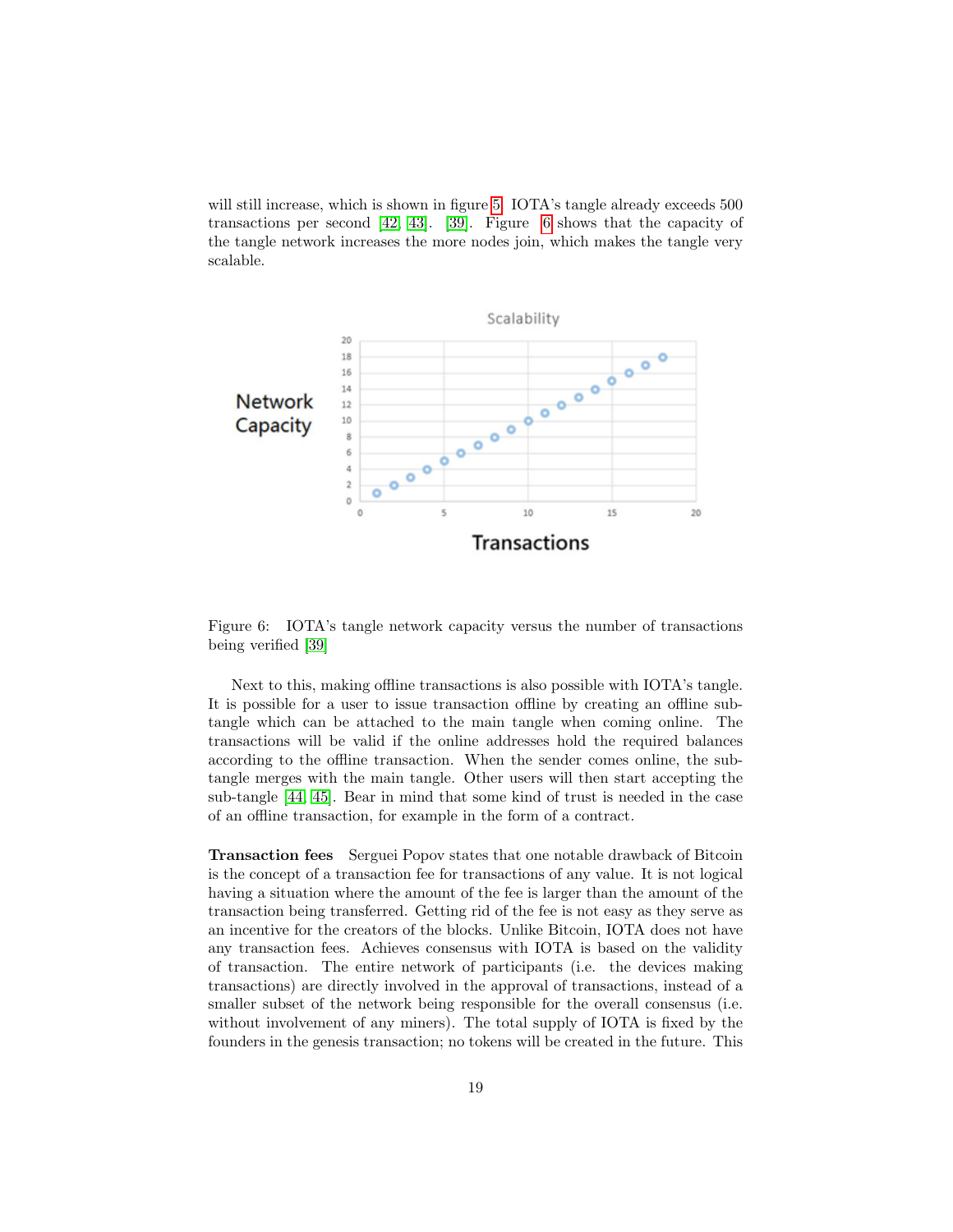results in the fact that there are no miners who receive monetary awards. There is basically no option to mine for more IOTA tokens. Therefore, based on this, there are no transaction fees.

Because it is a fee-less system, it enables users to even transact sub-cent values Peer-to-Peer without any form of a transaction fee for either the sender or the recipient [\[29\]](#page-26-7).

#### <span id="page-20-0"></span>5.5.3 SirinLabs

IOTA's tangle technology has been fully adapted by the company SirinLabs. They have developed the first cyber-protected mobile phone device, called a "FINNEY" which makes use of IOTA's tangle technology. They use it for the development of their cryptocurrency, Sirin Labs (SRN) tokens [\[3\]](#page-24-2).

### <span id="page-20-1"></span>6 Conclusion

In Table [1](#page-20-2) we highlight and compare different aspects for the consensus mechanisms we discussed.

|                                    | PoW | PoS | SCP | BFT   BFT-CoSi | Tangle |
|------------------------------------|-----|-----|-----|----------------|--------|
| permissionless                     |     |     |     |                |        |
| tx time $\leq$ traditional methods |     |     |     |                |        |
| miners                             |     |     |     |                |        |
| incremental throughput             |     |     |     |                |        |

Table 1: Comparison of consensus mechanisms

<span id="page-20-2"></span>Every technique except for traditional BFT is based on a permissionless design. The consensus mechanism used in Bitcoin, PoW, is unable to provide the same transaction speed as traditional payment methods, which take around 30 seconds [\[1\]](#page-24-0).

An alternative to PoW is PoS, which requires miners to invest in the currency instead of computational power. The absence of a computational puzzle enables an increased block interval, resulting in faster transaction times [\[15\]](#page-25-4).

Transaction confirmation time with SCP takes just a few seconds. This is possible by the central authority's computational power, which a node trusts depending on the node's quorum slice, which is in turn accomplished by the SCP consensus protocol that uses the federated BA consensus algorithm.

Skipchains is also based on a variation of BFT, which is the same as the BA consensus algorithm SCP looked into. The central authority does all the required computational power. Besides this, a mobile device can traverse the blockchain very efficiently to confirm a transaction thanks to back- and forward signing links, where the latter is achieved by implementing CoSi next to BFT. It publicly validates statements made to make this technique permissionless. BFT on its own is already fast due to its centralized design, but as it is not permissionless, it does not fit in the recommendations of our research. Transaction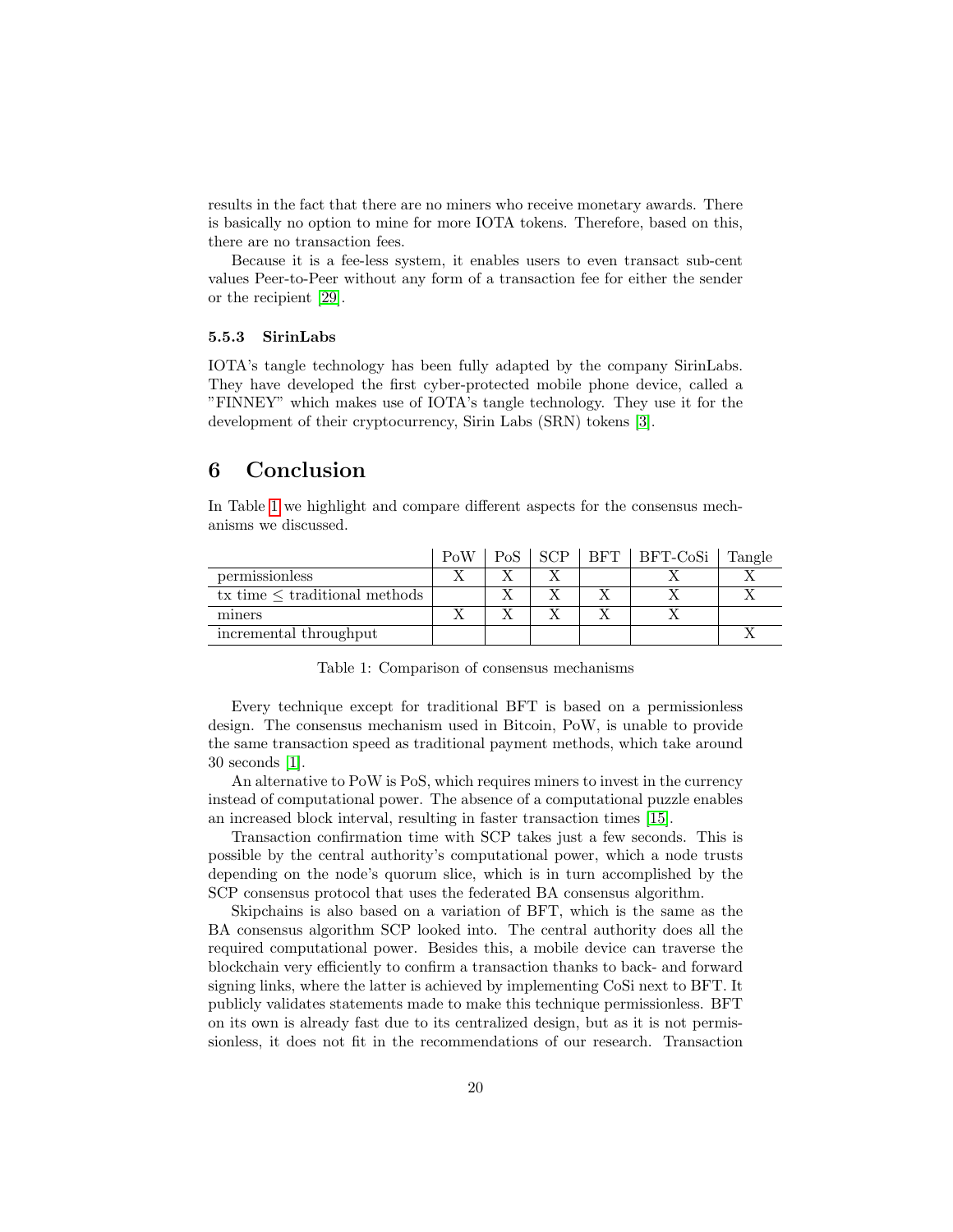confirmation time with the tangle becomes faster as the network grows. This is possible due to the fashion of how the tangle works. For every transaction that is assigned, two other transactions have to be validated.

We also need to take the efficiency into account for mobile devices, as these devices have finite power and resources.

Skipchains is efficient as there is no need to store the whole blockchain because of the efficient confirmation by traversing through the blockchain with the back- and forward signing links, the latter which is possible by implementing CoSi next to BFT. Next to this, all the computational labor is done by the the party, which is trusted using BFT, but still is permissonless as CoSi ensures that the trusted central authority has to request that all statement made are publicly validated by the forward signing links.

Efficiency is possible with SCP, because it is not the mobile device that does all the hard work, but the designated trusted party, which is trusted by the node's quorum slice. The tangle is efficient for mobile devices, if they are run as a light client instead of a full node. The computational intensive operations are delegated to the trusted third party, the full node. An example is the traversal over the tangle to determine the wallet balance. If a user does not trust a third party, the user could choose to set up a full node.

For the mining aspect, the tangle is the only method, which does not take mining into account. The entire network of participants are directly involved in the approval of transactions, instead of a smaller subset of the network being responsible for the overall consensus. Besides this, the organization cryptocurrency IOTA which makes use of the tangle, has released a fixed amount of coins. This means that it is not possible to mine more coins.

Incremental throughput of the network is only possible with the tangle. It requires every node to validate two other transactions before it can make a transaction, resulting in faster throughput when more participants join the network. This leads to a faster tangle network.

Besides looking at transaction speeds, we mentioned SPV, which originated from the original Bitcoin whitepaper. It allows clients to determine the balance of their wallet, without downloading the full blockchain.

## <span id="page-21-0"></span>7 Discussion and future work

This section contains relevant aspects related to the feasibility of mobile payments using cryptocurrencies, which we did not cover in this paper.

Consensus mechanisms The described consensus mechanisms in this paper are a non-exhaustive list. Other useful techniques are SegWit (Segregated Witness) [\[46\]](#page-27-11), having masternodes, Spectre (DAG based) [\[47,](#page-27-12) [48\]](#page-28-0) and others in the list of Bitcoin Improvement Proposals. These topics could extend our research.

Traceability In this paper we did not focus on the privacy aspect of cryptocurrencies. We do acknowledge that this is mandatory for real world applica-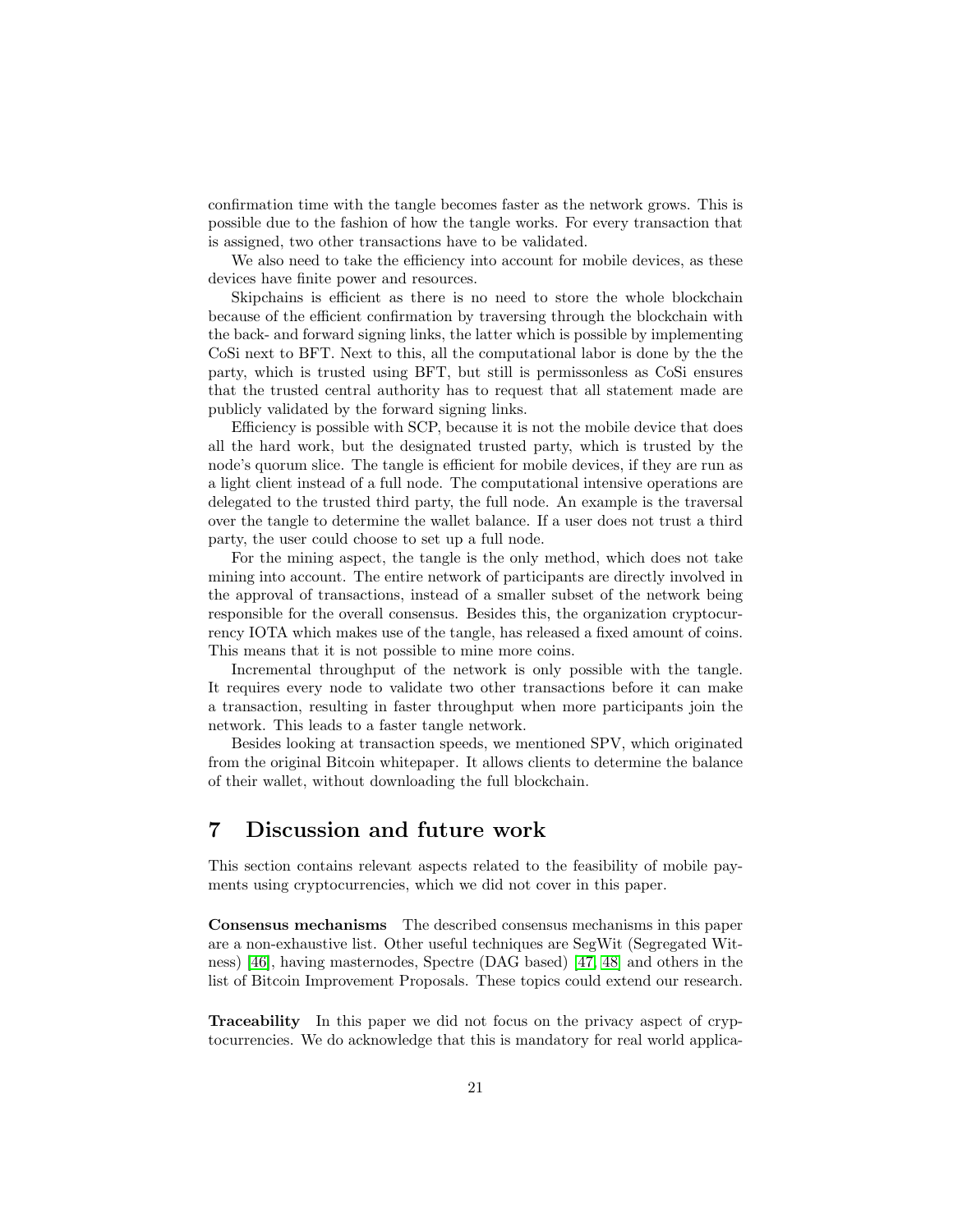tion, since a user should not expose his previous spending pattern to everyone one makes a payment to.

There are multiple altcoins such as Monero that have anonymity by default [\[49\]](#page-28-1), while others such as Dash have it as an option [\[50\]](#page-28-2). The danger of using anonymity as an optional feature is that it makes them non-fungible. Further research could look into techniques used to provide privacy for users.

Image The Proof-of-Work consensus model used in Bitcoin provides a mechanism for distributing new coins (instead of buying coins and making one party rich, miners earn them). However, it wastes a lot of energy, which could be an issue for green companies <sup>[1](#page-22-0)</sup>.

Some techniques used in coins have a strong image associated with it, such as demurrage used in Freicoin, which benefits the proletariat instead of the capital-ist [\[51\]](#page-28-3). There are multiple labels cryptocurrencies can have; how green, secure, traceable, controlled etc. is a cryptocurrency? These inherit attributes effect the image of a cryptocurrency. Future research could classify these attributes and match them on techniques used in cryptocurrencies.

Addresses The internet is accessible through the Domain Name System (DNS). This allows for flexible mapping of human readable names to addresses that are hard to remember. Others systems use the users' email address or phone number for identifying a user.

For cryptocurrencies, this is also an issue [\[52\]](#page-28-4). Users change wallet addresses, which makes it difficult to transfer money or set up recurring payments. Future work could look at generic solutions to this problem, optional requirements could be the fungibility of coins and anonymity/privacy of users.

Secure storage and backup This topic is all about convenience vs. security. Cloud wallets offer users key management, in exchange for a different security model and fees [\[53\]](#page-28-5). When users manage their private keys on their device, backup and security (e.g. by password protecting the keys) of the keys becomes an important aspect. Before mobile cryptocurrencies become mainstream, users should know what their options are and decide if they want convenience vs. security.

Fungibility of coins The first blockchain, Bitcoin, enables everyone to see the history of a coin. This also enables the black listing of certain coins that have once been used for illegal activities [\[54\]](#page-28-6). For money, this is an undesirable property, however, this uniqueness can also be used for identification of smart property through the concept of 'colored coins' [\[55\]](#page-28-7). Future research could compare methods that enable the fungibility of coins.

<span id="page-22-0"></span><sup>&</sup>lt;sup>1</sup>[A green company claims to act in a way which minimizes damage to the environment.](https://en.wikipedia.org/wiki/Green_company)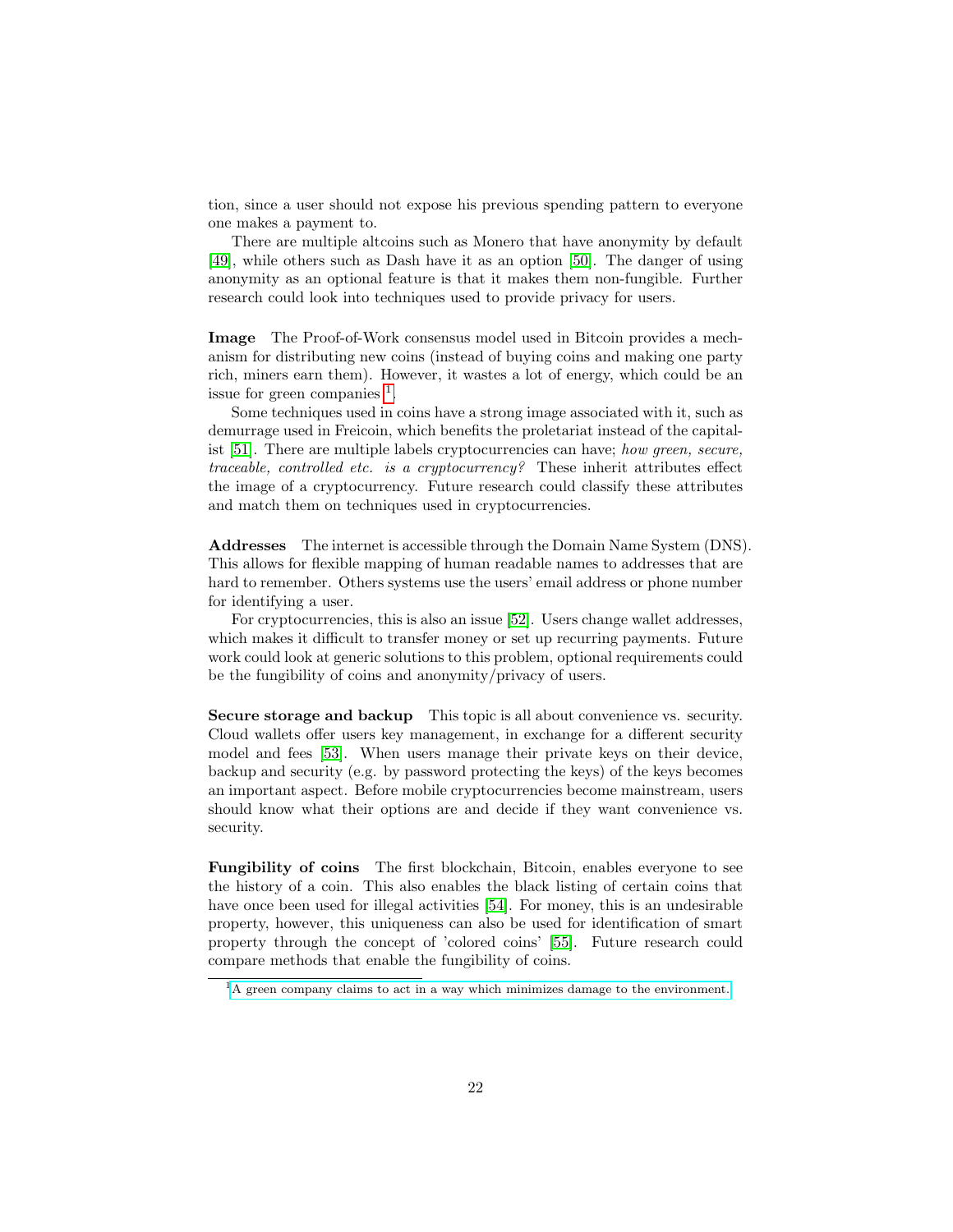Cloud wallet There are third parties that make it easier for users to start using cryptocurrencies. Future research could look at the security implications and usability of cloud solutions that allow the user to manage the private key.

Education In day to day life, people are facilitated by banks, which provide them knowledge about their products. For cryptocurrencies, users are expected to gather knowledge themselves. The knowledge provided by the entity that provides a cryptocurrency cannot always be trusted [\[56\]](#page-28-8). Just as banks educate users to not click on spam links, users should also be educated for this new financial system.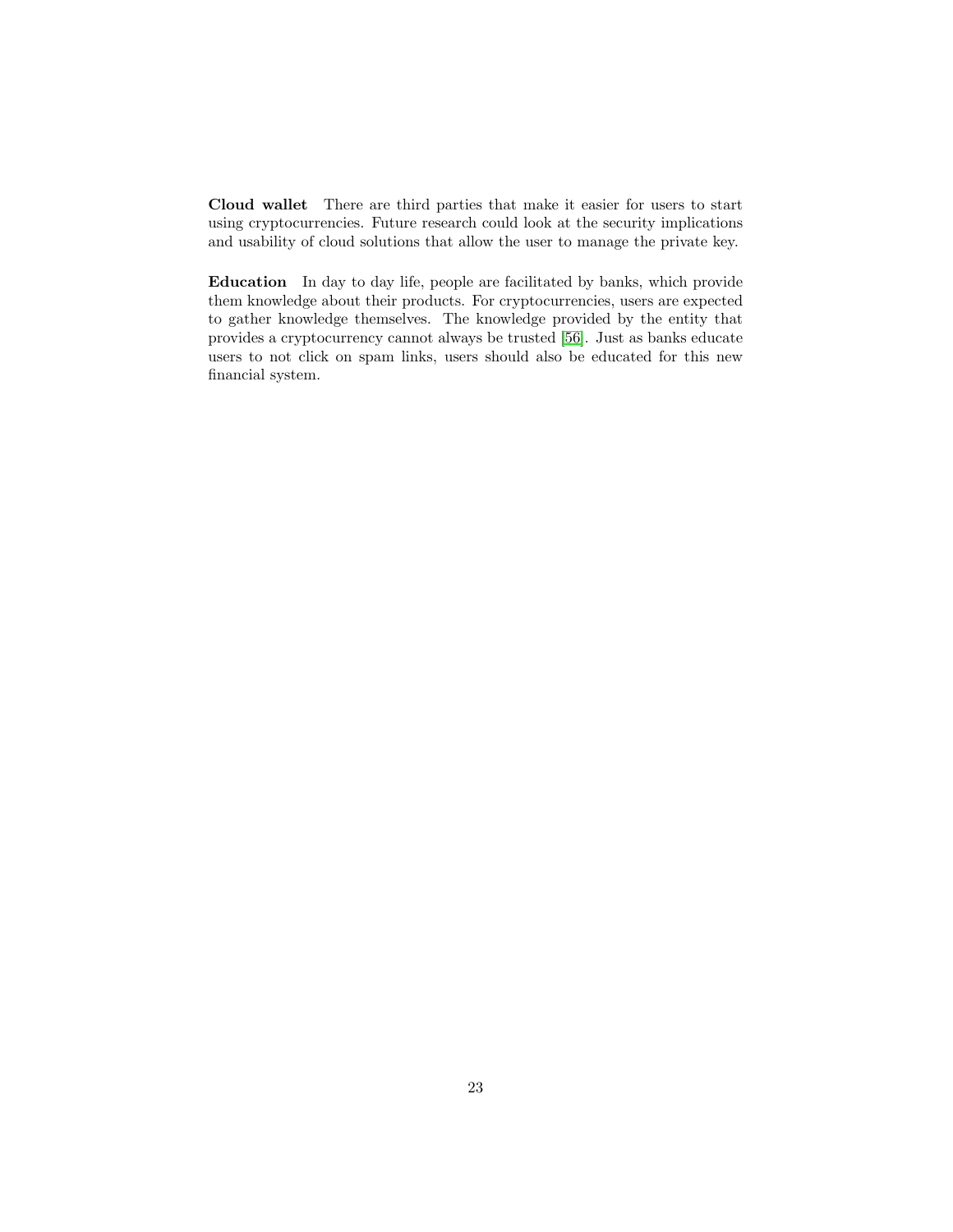## References

- <span id="page-24-0"></span>[1] M. Polasik, J. G´orka, G. Wilczewski, J. Kunkowski, K. Przenajkowska, and N. Tetkowska, "Time efficiency of point-of-sale payment methods: Empirical results for cash, cards and mobile payments," in International Conference on Enterprise Information Systems. Springer, 2012, pp. 306–320, accessed in Jan. 2018. [Online]. Available: [https:](https://www.researchgate.net/profile/Michal_Polasik/publication/228150256_Time_Efficiency_of_Point-of-Sale_Payment_Methods_Empirical_Results_for_Cash_Cards_and_Mobile_Payments/links/55c4bf2708aeca747d617ce8/Time-Efficiency-of-Point-of-Sale-Payment-Methods-Empirical-Results-for-Cash-Cards-and-Mobile-Payments.pdf) [//www.researchgate.net/profile/Michal](https://www.researchgate.net/profile/Michal_Polasik/publication/228150256_Time_Efficiency_of_Point-of-Sale_Payment_Methods_Empirical_Results_for_Cash_Cards_and_Mobile_Payments/links/55c4bf2708aeca747d617ce8/Time-Efficiency-of-Point-of-Sale-Payment-Methods-Empirical-Results-for-Cash-Cards-and-Mobile-Payments.pdf) Polasik/publication/228150256 Time Efficiency of [Point-of-Sale](https://www.researchgate.net/profile/Michal_Polasik/publication/228150256_Time_Efficiency_of_Point-of-Sale_Payment_Methods_Empirical_Results_for_Cash_Cards_and_Mobile_Payments/links/55c4bf2708aeca747d617ce8/Time-Efficiency-of-Point-of-Sale-Payment-Methods-Empirical-Results-for-Cash-Cards-and-Mobile-Payments.pdf) Payment Methods Empirical Results for Cash Cards and Mobile [Payments/links/55c4bf2708aeca747d617ce8/](https://www.researchgate.net/profile/Michal_Polasik/publication/228150256_Time_Efficiency_of_Point-of-Sale_Payment_Methods_Empirical_Results_for_Cash_Cards_and_Mobile_Payments/links/55c4bf2708aeca747d617ce8/Time-Efficiency-of-Point-of-Sale-Payment-Methods-Empirical-Results-for-Cash-Cards-and-Mobile-Payments.pdf) [Time-Efficiency-of-Point-of-Sale-Payment-Methods-Empirical-Results-for-](https://www.researchgate.net/profile/Michal_Polasik/publication/228150256_Time_Efficiency_of_Point-of-Sale_Payment_Methods_Empirical_Results_for_Cash_Cards_and_Mobile_Payments/links/55c4bf2708aeca747d617ce8/Time-Efficiency-of-Point-of-Sale-Payment-Methods-Empirical-Results-for-Cash-Cards-and-Mobile-Payments.pdf)Cash-Cards-and-Mobile-Payments. [pdf](https://www.researchgate.net/profile/Michal_Polasik/publication/228150256_Time_Efficiency_of_Point-of-Sale_Payment_Methods_Empirical_Results_for_Cash_Cards_and_Mobile_Payments/links/55c4bf2708aeca747d617ce8/Time-Efficiency-of-Point-of-Sale-Payment-Methods-Empirical-Results-for-Cash-Cards-and-Mobile-Payments.pdf)
- <span id="page-24-1"></span>[2] D. Brandon, "The blockchain: the future of business information systems," International Journal of the Academic Business World, vol. 10, no. 2, pp. 33–40, 2016.
- <span id="page-24-2"></span>[3] Sirinlabs. Mission. Accessed in Jan. 2018. [Online]. Available: [https:](https://sirinlabs.com) [//sirinlabs.com](https://sirinlabs.com)
- <span id="page-24-3"></span>[4] R. Bohme and T. Okamoto, Financial Cryptography and Data Security. Mairdumont Gmbh Co Kg, 7 2015.
- <span id="page-24-4"></span>[5] B. Ford, "How do you know it's on the blockchain? with a skipchain." accessed in Jan. 2018. [Online]. Available: [http:](http://bford.github.io/2017/08/01/skipchain) [//bford.github.io/2017/08/01/skipchain](http://bford.github.io/2017/08/01/skipchain)
- <span id="page-24-5"></span>[6] K. Nikitin, E. Kokoris-Kogias, P. Jovanovic, L. Gasser, N. Gailly, I. Khof, J. Cappos, , and B. Ford, "Chainiac: Proactive software-update transparency via collectively signed skipchains and veried builds," accessed in Jan. 2018. [Online]. Available:<https://eprint.iacr.org/2017/648.pdf>
- <span id="page-24-6"></span>[7] K. Suankaewmanee, D. T. Hoang, D. Niyato, S. Sawadsitang, P. Wang, and Z. Han, "Performance analysis and application of mobile blockchain," accessed in Jan. 2018. [Online]. Available: [https:](https://arxiv.org/pdf/1712.03659.pdf) [//arxiv.org/pdf/1712.03659.pdf](https://arxiv.org/pdf/1712.03659.pdf)
- <span id="page-24-7"></span>[8] S. Nakamoto, "Bitcoin: A peer-to-peer electronic cash system," 2008, accessed in Jan. 2018. [Online]. Available:<https://bitcoin.org/bitcoin.pdf>
- <span id="page-24-8"></span>[9] E. research, "initial coin offerings," 2017, accessed in Jan. 2018. [Online]. Available: [http://www.ey.com/](http://www.ey.com/Publication/vwLUAssets/ey-research-initial-coin-offerings-icos/%24File/ey-research-initial-coin-offerings-icos.pdf) [Publication/vwLUAssets/ey-research-initial-coin-offerings-icos/%24File/](http://www.ey.com/Publication/vwLUAssets/ey-research-initial-coin-offerings-icos/%24File/ey-research-initial-coin-offerings-icos.pdf) [ey-research-initial-coin-offerings-icos.pdf](http://www.ey.com/Publication/vwLUAssets/ey-research-initial-coin-offerings-icos/%24File/ey-research-initial-coin-offerings-icos.pdf)
- <span id="page-24-9"></span>[10] A. Back, M. Corallo, L. Dashjr, M. Friedenbach, G. Maxwell, A. Miller, A. Poelstra, J. Timón, and P. Wuille, "Enabling blockchain innovations with pegged sidechains,"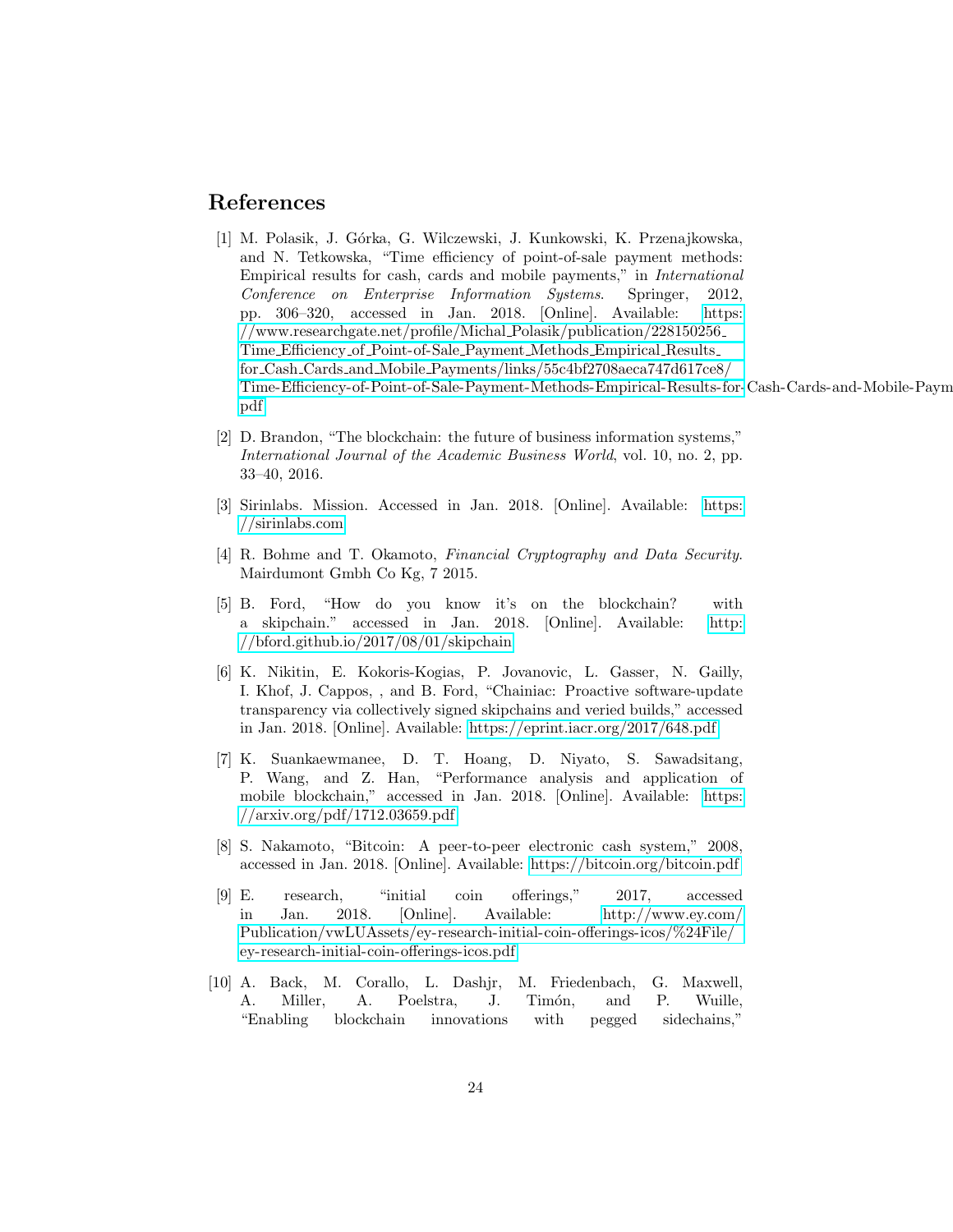URL: http://www.opensciencereview.com/papers/123/enablingblockchaininnovations-with-pegged-sidechains, 2014, accessed in Jan. 2018. [Online]. Available:<https://blockstream.com/sidechains.pdf>

- <span id="page-25-0"></span>[11] J. Dilley, A. Poelstra, J. Wilkins, M. Piekarska, B. Gorlick, and M. Friedenbach, "Strong federations: An interoperable blockchain solution to centralized third party risks," arXiv preprint arXiv:1612.05491, 2016, accessed in Jan. 2018. [Online]. Available: [https://arxiv.org/pdf/1612.](https://arxiv.org/pdf/1612.05491.pdf) [05491.pdf](https://arxiv.org/pdf/1612.05491.pdf)
- <span id="page-25-1"></span>[12] ZmnSCPxj, "Driveproof: Sidechain headers on mainchain (shm)," 2017, accessed in Jan. 2018. [Online]. Available: [https://zmnscpxj.github.io/](https://zmnscpxj.github.io/sidechain/driveproof/index.html) [sidechain/driveproof/index.html](https://zmnscpxj.github.io/sidechain/driveproof/index.html)
- <span id="page-25-2"></span>[13] R. Turner, "Tackling the ddos threat to banking in 2014," White Paper of Alamai, 2014, accessed in Jan. 2018. [Online]. Available: [https://www.cio.](https://www.cio.co.uk/cmsdata/whitepapers/3594184/wp_ovum_ddos_jan14.pdf) [co.uk/cmsdata/whitepapers/3594184/wp](https://www.cio.co.uk/cmsdata/whitepapers/3594184/wp_ovum_ddos_jan14.pdf) ovum ddos jan14.pdf
- <span id="page-25-3"></span>[14] M. C. Mike Hearn, "Connection bloom filtering," accessed in Jan. 2018. [Online]. Available: [https://github.com/bitcoin/bips/blob/master/](https://github.com/bitcoin/bips/blob/master/bip-0037.mediawiki) [bip-0037.mediawiki](https://github.com/bitcoin/bips/blob/master/bip-0037.mediawiki)
- <span id="page-25-4"></span>[15] V. Zamfir, "Introducing casper the friendly ghost," 2015, accessed in Jan. 2018. [Online]. Available: [https://blog.ethereum.org/2015/08/01/](https://blog.ethereum.org/2015/08/01/introducing-casper-friendly-ghost) [introducing-casper-friendly-ghost](https://blog.ethereum.org/2015/08/01/introducing-casper-friendly-ghost)
- <span id="page-25-5"></span>[16] D. Mazires, "The stellar consensus protocol: A federated model for internet-level consensus," accessed in Jan. 2018. [Online]. Available: <https://www.stellar.org/papers/stellar-consensus-protocol.pdf>
- <span id="page-25-6"></span>[17] M. Swan. Blockchain consensus protocols. Accessed in Jan. 2018. [Online]. Available: [https://www.slideshare.net/lablogga/](https://www.slideshare.net/lablogga/blockchain-consensus-protocols) [blockchain-consensus-protocols](https://www.slideshare.net/lablogga/blockchain-consensus-protocols)
- <span id="page-25-7"></span>[18] M. Koller. The stellar consensus protocol: Decentralization explained. Accessed in Jan. 2018. [Online]. Available: [https://itnext.io/](https://itnext.io/the-stellar-consensus-protocol-decentralization-explained-338b374d0d72) [the-stellar-consensus-protocol-decentralization-explained-338b374d0d72](https://itnext.io/the-stellar-consensus-protocol-decentralization-explained-338b374d0d72)
- <span id="page-25-8"></span>[19] ——. On worldwide consensus. Accessed in Jan. 2018. [Online]. Available: [https://medium.com/a-stellar-journey/](https://medium.com/a-stellar-journey/on-worldwide-consensus-359e9eb3e949) [on-worldwide-consensus-359e9eb3e949](https://medium.com/a-stellar-journey/on-worldwide-consensus-359e9eb3e949)
- <span id="page-25-9"></span>[20] Stellar meetup in singapore. Accessed in Jan. 2018. [Online]. Available: <https://stellarcommunity.org/t/stellar-meetup-in-singapore/1665/2>
- <span id="page-25-10"></span>[21] How does the stellar network compare to bitcoin? Stellar Development Foundation. Accessed in Jan. 2018. [Online]. Available: [https:](https://www.stellar.org/faq/) [//www.stellar.org/faq/](https://www.stellar.org/faq/)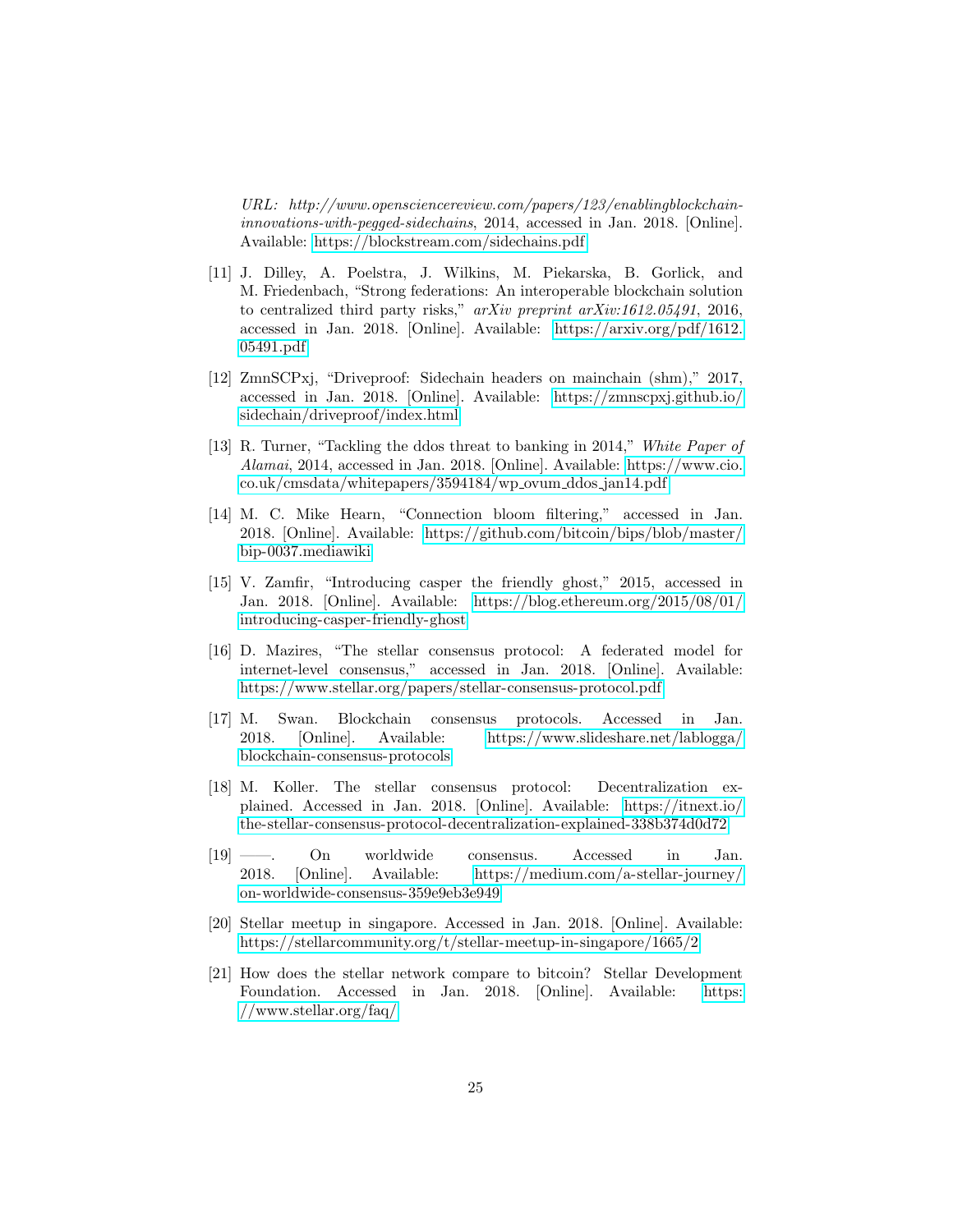- <span id="page-26-0"></span>[22] "Mobilecoin," accessed in Jan. 2018. [Online]. Available: [https:](https://www.mobilecoin.com/whitepaper-en.pdf) [//www.mobilecoin.com/whitepaper-en.pdf](https://www.mobilecoin.com/whitepaper-en.pdf)
- <span id="page-26-1"></span>[23] H. Matthew. Intel sgx design objectives. Accessed in Jan. 2018. [Online]. Available: [https://software.intel.com/en-us/blogs/2013/09/26/](https://software.intel.com/en-us/blogs/2013/09/26/protecting-application-secrets-with-intel-sgx) [protecting-application-secrets-with-intel-sgx](https://software.intel.com/en-us/blogs/2013/09/26/protecting-application-secrets-with-intel-sgx)
- <span id="page-26-2"></span>[24] N. van Saberhagen, "Cryptonote v2.0," 2013, accessed in Jan. 2018. [Online]. Available:<https://cryptonote.org/whitepaper.pdf>
- <span id="page-26-3"></span>[25] P. Jovanovic. Byzcoin: Securely scaling blockchains. Accessed in Jan. 2018. [Online]. Available:<http://hackingdistributed.com/2016/08/04/byzcoin>
- <span id="page-26-4"></span>[26] E. K. Kogias, P. Jovanovic, N. Gailly, I. Khoffi, L. Gasser, and B. Ford, "Enhancing bitcoin security and performance with strong consistency via collective signing," Proceedings of the 25th USENIX Security Symposium, 2016, accessed in Jan. 2018. [Online]. Available: [https://www.usenix.org/](https://www.usenix.org/system/files/conference/usenixsecurity16/sec16_paper_kokoris-kogias.pdf) [system/files/conference/usenixsecurity16/sec16](https://www.usenix.org/system/files/conference/usenixsecurity16/sec16_paper_kokoris-kogias.pdf) paper kokoris-kogias.pdf
- <span id="page-26-5"></span>[27] M. Castro and B. Liskov, "Practical byzantine fault tolerance," Proceedings of the Third Symposium on Operating Systems Design and Implementation, 1999, accessed in Jan. 2018. [Online]. Available: <http://pmg.csail.mit.edu/papers/osdi99.pdf>
- <span id="page-26-6"></span>[28] G. Maxwell, A. Poelstra, Y. Seurin, and P. Wuill, "Simple schnorr multi-signatures with applications to bitcoin," 2018, accessed on 17 January 2018. [Online]. Available:<https://eprint.iacr.org/2018/068.pdf>
- <span id="page-26-7"></span>[29] S. Popov, "The tangle," 2017, accessed in Jan. 2018. [Online]. Available: [https://iota.org/IOTA](https://iota.org/IOTA_Whitepaper.pdf) Whitepaper.pdf
- <span id="page-26-8"></span>[30] S. Brooks, A. Gelman, G. L. Jones, and X.-L. Meng, *Handbook of Markov* Chain Monte Carlo. Chapman and Hall, 5 2011. [Online]. Available: <http://www.mcmchandbook.net>
- <span id="page-26-9"></span>[31] A. Jain. Iota and the double-spending problem. Accessed in Jan. 2018. [Online]. Available: [https://www.commonlounge.com/discussion/](https://www.commonlounge.com/discussion/24c33e56808747b0a2b7eef7b0318177) [24c33e56808747b0a2b7eef7b0318177](https://www.commonlounge.com/discussion/24c33e56808747b0a2b7eef7b0318177)
- <span id="page-26-10"></span>[32] Is there an eta for full decentralization? Accessed in Jan. 2018. [Online]. Available: [https://www.reddit.com/r/Iota/comments/7pvbla/](https://www.reddit.com/r/Iota/comments/7pvbla/is_there_an_eta_for_full_decentralization) is there an eta for full [decentralization](https://www.reddit.com/r/Iota/comments/7pvbla/is_there_an_eta_for_full_decentralization)
- <span id="page-26-11"></span>[33] K. P'ng. Is iota decentralized? Accessed in Jan. 2018. [Online]. Available: <https://www.quora.com/Is-IOTA-decentralized>
- <span id="page-26-12"></span>[34] D. Snsteb. Iota development roadmap. Accessed in Jan. 2018. [Online]. Available:<https://blog.iota.org/iota-development-roadmap-74741f37ed01>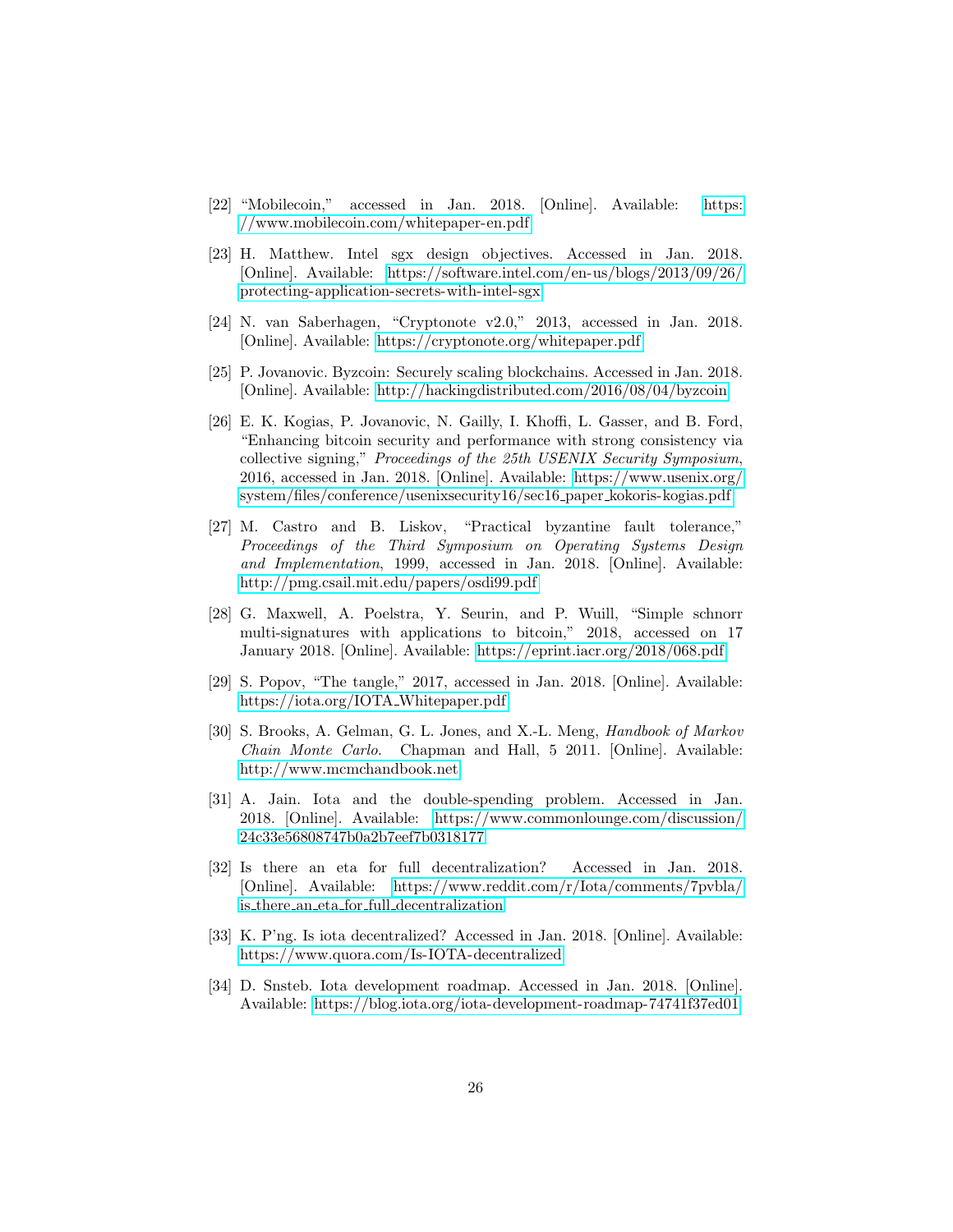- <span id="page-27-0"></span>[35] L. Tennant. Research on private transactions in iota. Accessed in Jan. 2018. [Online]. Available: [https://blog.iota.org/](https://blog.iota.org/research-on-private-transactions-in-iota-cd546751e2c4) [research-on-private-transactions-in-iota-cd546751e2c4](https://blog.iota.org/research-on-private-transactions-in-iota-cd546751e2c4)
- <span id="page-27-1"></span>[36] How does iota store transactions. Accessed in Jan. 2018. [Online]. Available: <https://thecrypto.pub/t/how-does-iota-store-transactions/2172>
- <span id="page-27-2"></span>[37] Limo. The incentive to run a full node for iota and to perform pow without monetary compensation. The Tangler. Accessed in Jan. 2018. [Online]. Available: [http://www.tangleblog.com/2017/06/27/](http://www.tangleblog.com/2017/06/27/incentive-run-fullnode-iota) [incentive-run-fullnode-iota](http://www.tangleblog.com/2017/06/27/incentive-run-fullnode-iota)
- <span id="page-27-3"></span>[38] Node scalability vs tangle scalability. Accessed in Jan. 2018. [Online]. Available: [https://www.reddit.com/r/Iota/comments/7dzkg2/](https://www.reddit.com/r/Iota/comments/7dzkg2/node_scalability_vs_tangle_scalability) node scalability vs tangle [scalability](https://www.reddit.com/r/Iota/comments/7dzkg2/node_scalability_vs_tangle_scalability)
- <span id="page-27-4"></span>[39] An introduction to iota. IOTA Support. Accessed in Jan. 2018. [Online]. Available:<https://iotasupport.com/whatisiota.shtml>
- <span id="page-27-5"></span>[40] Transaction speed. IOTA. Accessed in Jan. 2018. [Online]. Available: <https://forum.iota.org/t/transaction-speed/3881>
- <span id="page-27-6"></span>[41] J. MacAvoy. Iota: A cryptocurrency with infinite scalability and no fees. Interesting Engineering. Accessed in Jan. 2018. [Online]. Available: [https://interestingengineering.com/](https://interestingengineering.com/iota-a-cryptocurrency-with-infinite-scalability-and-no-fees) [iota-a-cryptocurrency-with-infinite-scalability-and-no-fees](https://interestingengineering.com/iota-a-cryptocurrency-with-infinite-scalability-and-no-fees)
- <span id="page-27-7"></span>[42] Everything you need to know about the iota cryptocurrency. 5to9News. Accessed in Jan. 2018. [Online]. Available: [https://www.5to9news.com/](https://www.5to9news.com/everything-need-know-iota-cryptocurrency.html) [everything-need-know-iota-cryptocurrency.html](https://www.5to9news.com/everything-need-know-iota-cryptocurrency.html)
- <span id="page-27-8"></span>[43] Transaction speed - bitcoin, visa, iota, paypal. Steem. Accessed in Jan. 2018. [Online]. Available: [https://steemit.com/cryptocurrency/](https://steemit.com/cryptocurrency/@steemhoops99/transaction-speed-bitcoin-visa-iota-paypal) [@steemhoops99/transaction-speed-bitcoin-visa-iota-paypal](https://steemit.com/cryptocurrency/@steemhoops99/transaction-speed-bitcoin-visa-iota-paypal)
- <span id="page-27-9"></span>[44] Making a transaction. IOTA. Accessed in Jan. 2018. [Online]. Available: <https://iota.readme.io/docs/making-a-transaction>
- <span id="page-27-10"></span>[45] Iota and the tangle: The future backbone of the iot. Hackernoon. Accessed in Jan. 2018. [Online]. Available: [https://hackernoon.com/](https://hackernoon.com/iota-the-tangle-the-future-backbone-of-the-iot-e7e417d5d86b) [iota-the-tangle-the-future-backbone-of-the-iot-e7e417d5d86b](https://hackernoon.com/iota-the-tangle-the-future-backbone-of-the-iot-e7e417d5d86b)
- <span id="page-27-11"></span>[46] P. W. Eric Lombrozo, Johnson Lau, "Segregated witness (consensus layer)," accessed in Jan. 2018. [Online]. Available: [https://github.com/](https://github.com/bitcoin/bips/blob/master/bip-0141.mediawiki) [bitcoin/bips/blob/master/bip-0141.mediawiki](https://github.com/bitcoin/bips/blob/master/bip-0141.mediawiki)
- <span id="page-27-12"></span>[47] Y. Sompolinsky, Y. Lewenberg, and A. Zohar, "Spectre: A fast and scalable cryptocurrency protocol." IACR Cryptology ePrint Archive, vol. 2016, p. 1159, 2016, accessed in Jan. 2018. [Online]. Available: <https://eprint.iacr.org/2016/1159.pdf>